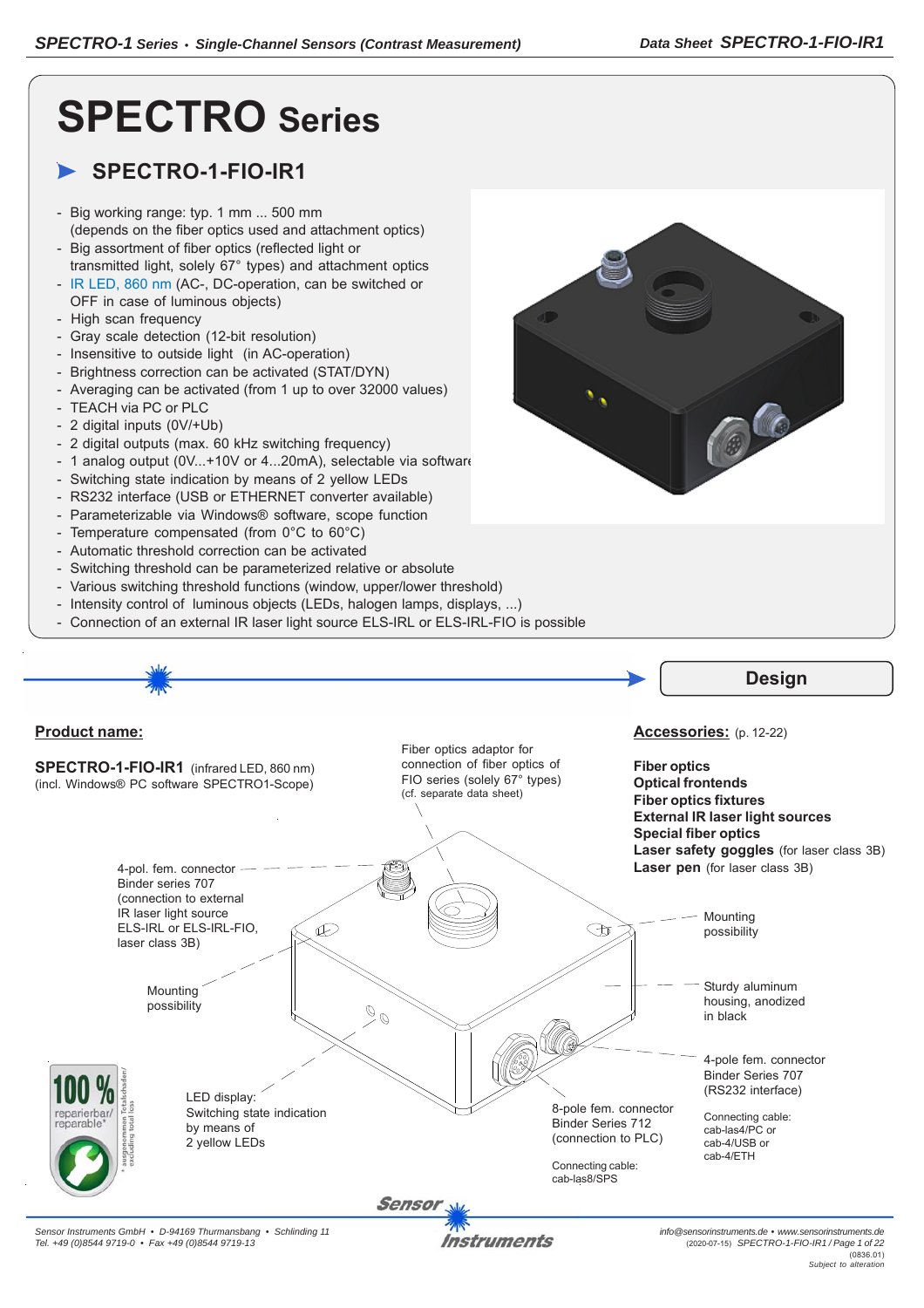

**Technical Data** 

| <b>Model</b>                                                                      | <b>SPECTRO-1-FIO-IR1</b>                                                                                                                                                                                                                                                                                                                                           |                                                                                                                                                                                                                                                                                             |
|-----------------------------------------------------------------------------------|--------------------------------------------------------------------------------------------------------------------------------------------------------------------------------------------------------------------------------------------------------------------------------------------------------------------------------------------------------------------|---------------------------------------------------------------------------------------------------------------------------------------------------------------------------------------------------------------------------------------------------------------------------------------------|
| Voltage supply                                                                    |                                                                                                                                                                                                                                                                                                                                                                    | +24VDC (± 10%), reverse polarity protected, overcurrent protected                                                                                                                                                                                                                           |
| Current consumption                                                               |                                                                                                                                                                                                                                                                                                                                                                    | < 160 mA (in case of use with external infrared laser light source ELS-IRL or ELS-IRL-FIO: < 500 mA)                                                                                                                                                                                        |
| Max. switching current                                                            | 100 mA, short circuit proof                                                                                                                                                                                                                                                                                                                                        |                                                                                                                                                                                                                                                                                             |
| Switching state indication                                                        |                                                                                                                                                                                                                                                                                                                                                                    | 2 yellow LED visualize the physical state of the outputs OUT0 and OUT1                                                                                                                                                                                                                      |
| Digital inputs (2x)                                                               |                                                                                                                                                                                                                                                                                                                                                                    | INO and IN1 (Pin 3 and 4): digital $(0V/+24V)$                                                                                                                                                                                                                                              |
| Digital outputs (2x)                                                              |                                                                                                                                                                                                                                                                                                                                                                    | OUT0 and OUT1 (Pin 5 and 6): digital (0V/+24V), npn-/pnp-able (bright-/dark-switching, can be switched)                                                                                                                                                                                     |
| Analog output (1x)                                                                | ANALOG (Pin 8): voltage 0  +10V or current 4  20mA,<br>adjustable via PC software                                                                                                                                                                                                                                                                                  |                                                                                                                                                                                                                                                                                             |
| Interface                                                                         | <b>RS232</b>                                                                                                                                                                                                                                                                                                                                                       |                                                                                                                                                                                                                                                                                             |
| Pulse lengthening                                                                 |                                                                                                                                                                                                                                                                                                                                                                    | 0  100 ms, adjustable via PC software                                                                                                                                                                                                                                                       |
| Averaging                                                                         |                                                                                                                                                                                                                                                                                                                                                                    | max. 32768 values, adjustable via PC software                                                                                                                                                                                                                                               |
| Scan frequency<br>(LED mode AC, DC or<br>OFF, can be switched via<br>PC software) | LED mode AC (depends on parameterization):<br>Frequency [Hz] Digital outputs Analog output<br>Max. 50 000<br>Off<br>Off<br>Max. 48 000<br>On<br>Off<br>Off<br>Max. 42 000<br>On<br>Max. 41 000<br>On<br>On<br>Measurements were made with the smallest gain at the<br>receiver (AMP1). At the highest gain (AMP8), rthe<br>frequency is reduced by a factor of 10. | LED mode DC / OFF (depends on parameterization):<br>Digital outputs Analog output<br>Frequency [Hz]<br>Max. 175 000<br>Off<br>Off<br>Max. 135 000<br>Off<br>On.<br>Off<br>Max. 100 000<br>On<br>Max. 85 000<br>On<br>On<br>The frequency is independent of the gain set at the<br>receiver. |
| Switching frequency                                                               | max. 60 kHz                                                                                                                                                                                                                                                                                                                                                        |                                                                                                                                                                                                                                                                                             |
| Analog band width                                                                 | max. 90 kHz (-3 dB)                                                                                                                                                                                                                                                                                                                                                |                                                                                                                                                                                                                                                                                             |
| Transmitter (light source)                                                        | IR LED, 860 nm                                                                                                                                                                                                                                                                                                                                                     |                                                                                                                                                                                                                                                                                             |
| Transmitter control                                                               | can be switched via PC software:<br>AC operation (LED MODE-AC), DC operation (LED MODE-DC), OFF operation (LED MODE-OFF)                                                                                                                                                                                                                                           |                                                                                                                                                                                                                                                                                             |
| Object distance<br>(measuring range)                                              | with reflected light fiber optics: typ. 1 mm  500 mm (depends on fiber optics and attachment optics)<br>with transmitted light fiber optics: typ. 10 mm  500 mm (depends on fiber optics and attachment optics)                                                                                                                                                    |                                                                                                                                                                                                                                                                                             |
| Receiver                                                                          | photo diode                                                                                                                                                                                                                                                                                                                                                        |                                                                                                                                                                                                                                                                                             |
| Receiver gain setting                                                             | 8 steps (AMP1  AMP8), adjustable via PC software                                                                                                                                                                                                                                                                                                                   |                                                                                                                                                                                                                                                                                             |
| Ambient light                                                                     | max. 5000 Lux                                                                                                                                                                                                                                                                                                                                                      |                                                                                                                                                                                                                                                                                             |
| Size of light spot                                                                | circular: typ. $\emptyset$ 0.2 mm $\emptyset$ 20 mm or rectangular: typ. 3 mm x 0.5 mm  6 mm x 1 mm<br>depends on fiber optics and attachment optics (cf. catalog FIO series)                                                                                                                                                                                      |                                                                                                                                                                                                                                                                                             |
| Reproducibility                                                                   | 2 digits at 12-bit A/D conversion                                                                                                                                                                                                                                                                                                                                  |                                                                                                                                                                                                                                                                                             |
| Housing dimensions                                                                | LXWxH approx. 65 mm x 65 mm x 36 mm (incl. fiber optics adaptor M18x1, without connectors)                                                                                                                                                                                                                                                                         |                                                                                                                                                                                                                                                                                             |
| Housing material                                                                  | aluminum, anodized in black                                                                                                                                                                                                                                                                                                                                        |                                                                                                                                                                                                                                                                                             |
| Enclosure rating                                                                  | <b>IP64</b>                                                                                                                                                                                                                                                                                                                                                        |                                                                                                                                                                                                                                                                                             |
| Connecting cables                                                                 | to PLC: cab-las8/SPS or cab-las8/SPS-w<br>to PC/RS232 interface: cab-las4/PC or cab-las4/PC-w<br>to PC/USB interface: cab-4/USB or cab-4/USB-w<br>to PC/Ethernet interface: cab-4/ETH                                                                                                                                                                              |                                                                                                                                                                                                                                                                                             |
| Type of connector                                                                 | connection to PLC: 8-pole fem. connector (Binder 712)<br>connection to PC: 4-pole fem. connector (Binder 707)<br>connection to external infrared laser light source ELS-IRL or ELS-IRL-FIO: 4-pole fem. connector (Binder 707)                                                                                                                                     |                                                                                                                                                                                                                                                                                             |
| Operating temp. range                                                             | $-20^{\circ}$ C  +55 $^{\circ}$ C                                                                                                                                                                                                                                                                                                                                  |                                                                                                                                                                                                                                                                                             |
| Storage temperature range                                                         | $-20^{\circ}$ C  +85 $^{\circ}$ C                                                                                                                                                                                                                                                                                                                                  |                                                                                                                                                                                                                                                                                             |
| EMC test acc. to                                                                  | CE<br>DIN EN 60947-5-2                                                                                                                                                                                                                                                                                                                                             |                                                                                                                                                                                                                                                                                             |
| External light source                                                             | possibility of connection of an external laser light source (each class 3B laser product):<br>infrared laser light source ELS-IRL (with integrated optics) or ELS-IRL-FIO (fiber optics version)                                                                                                                                                                   |                                                                                                                                                                                                                                                                                             |

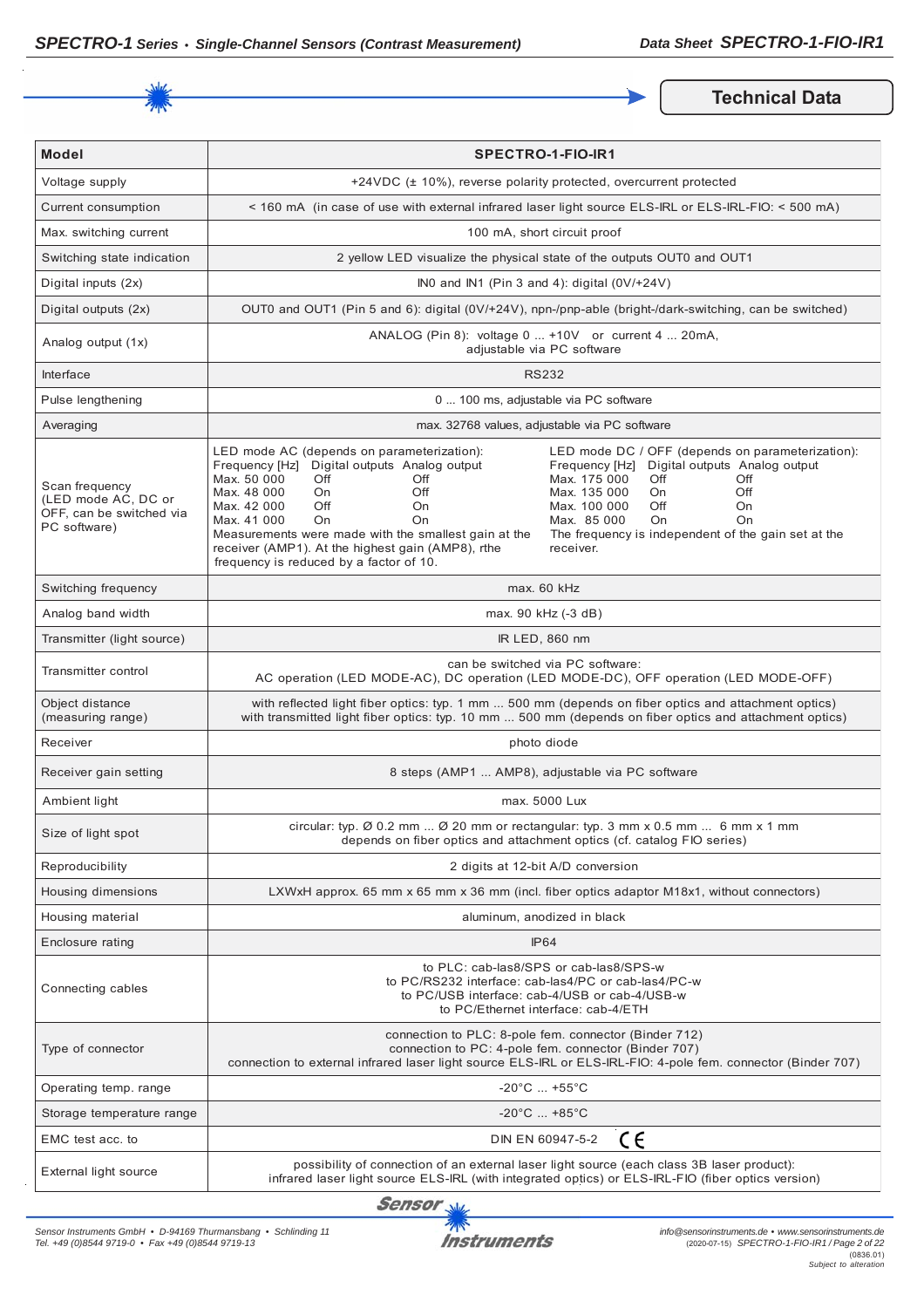

*Sensor Instruments GmbH • D-94169 Thurmansbang • Schlinding 11 Tel. +49 (0)8544 9719-0 • Fax +49 (0)8544 9719-13*

**Instruments** 

Sensor<sub>s</sub>

*info@sensorinstruments.de • www.sensorinstruments.de* (2020-07-15) *SPECTRO-1-FIO-IR1 / Page 3 of 22* (0836.01) *Subject to alteration*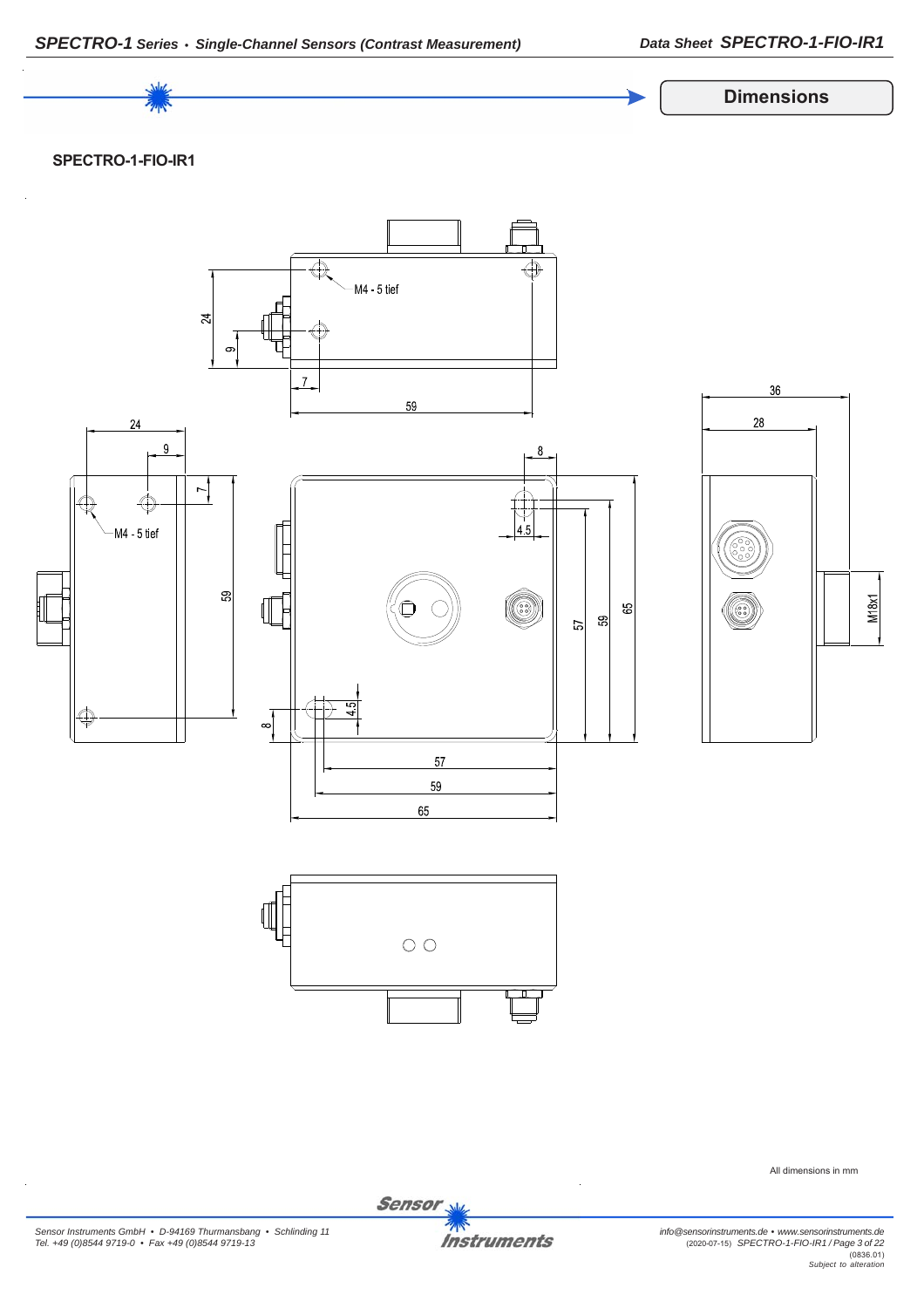

Instruments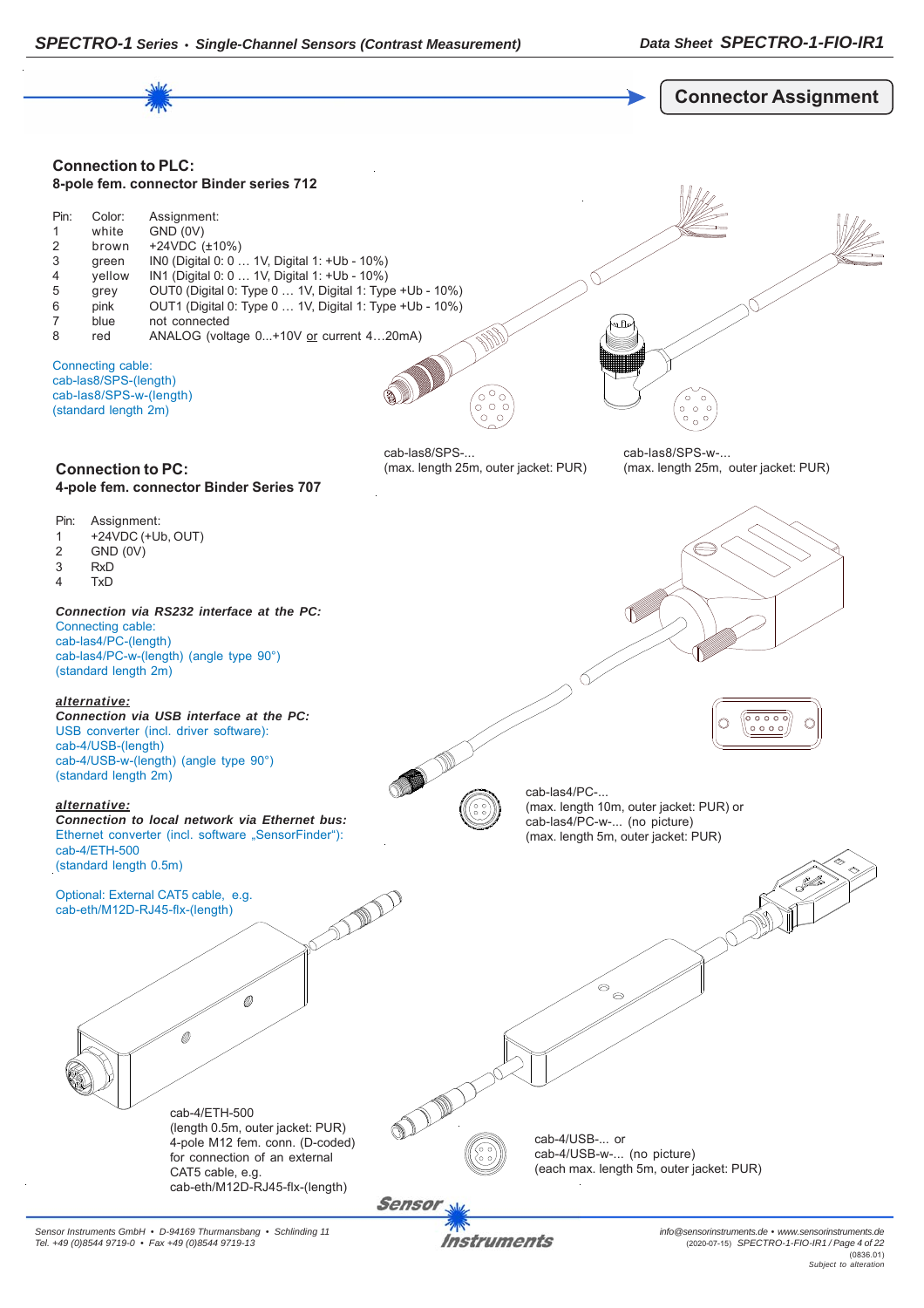

### **Measuring principle of the sensors of SPECTRO-1 series:**

*SPECTRO-1 Series • Single-Channel Sensors (Contrast Measurement)*

The sensors of the SPECTRO-1 series are of single-channel design, i.e. they acquire the analog signal that comes from a receiver and evaluate this signal. Various light sources such as white light, UV light, IR light, or a laser can be used as a transmitter. The receiver is correspondingly matched to the transmitter.

The acquired analog signal is provided through a voltage output and a current output.

The software can be used to select various evaluation modes for the analog signal.

The status of the analog signal is provided through 2 digital outputs in accordance with the selected evaluation mode.

A digital input allows external "teaching" of the sensor.

An additional input allows the "freezing" of the analog output signal upon a positive input edge.

The SPECTRO-1 sensor allows highly flexible signal acquisition. The sensor, for example, can be operated in alternating-light mode (AC mode), which means the sensor is not influenced by external light, or in constant-light mode (DC mode), which provides outstanding high-speed sensor operation. An OFF function deactivates the sensor's integrated light source and changes to DC mode, which allows the sensor to detect so-called "self-luminous objects". With the stepless adjustment of the integrated light source, the selectable gain of the receiver signal, and an INTEGRAL function the sensor can be adjusted to almost any surface or any "self-luminous object".

A micro-controller performs 12-bit analog/digital conversion of the analog signal, which allows recording and evaluation of the signal. Furthermore the SPECTRO-1 sensor offers various options for intelligent signal processing such as e.g. dirt accumulation compensation.

Parameters and measurement values can be exchanged between PC and sensor either through RS232 or Ethernet (using an Ethernet converter, e.g. cab-4/ETH-500). Through the interface all the parameters can be stored in the non-volatile EEPROM of the sensor.

The PC software facilitates the parameterisation, diagnostics, and adjustment of the sensor system (oscilloscope function). The software furthermore provides a data recorder function that automatically records data and stores them on the hard disk of the PC.

SPECTRO-1 sensors are temperature-compensated over a range of 0°C to 80°C.

Possible firmware updates can be easily performed through the RS232 interface, even with the sensor system in installed condition. When parameterisation is finished, the color sensor continues to operate with the current parameters in STAND-ALONE mode without a PC.

**Sensor** 

*Data Sheet SPECTRO-1-FIO-IR1*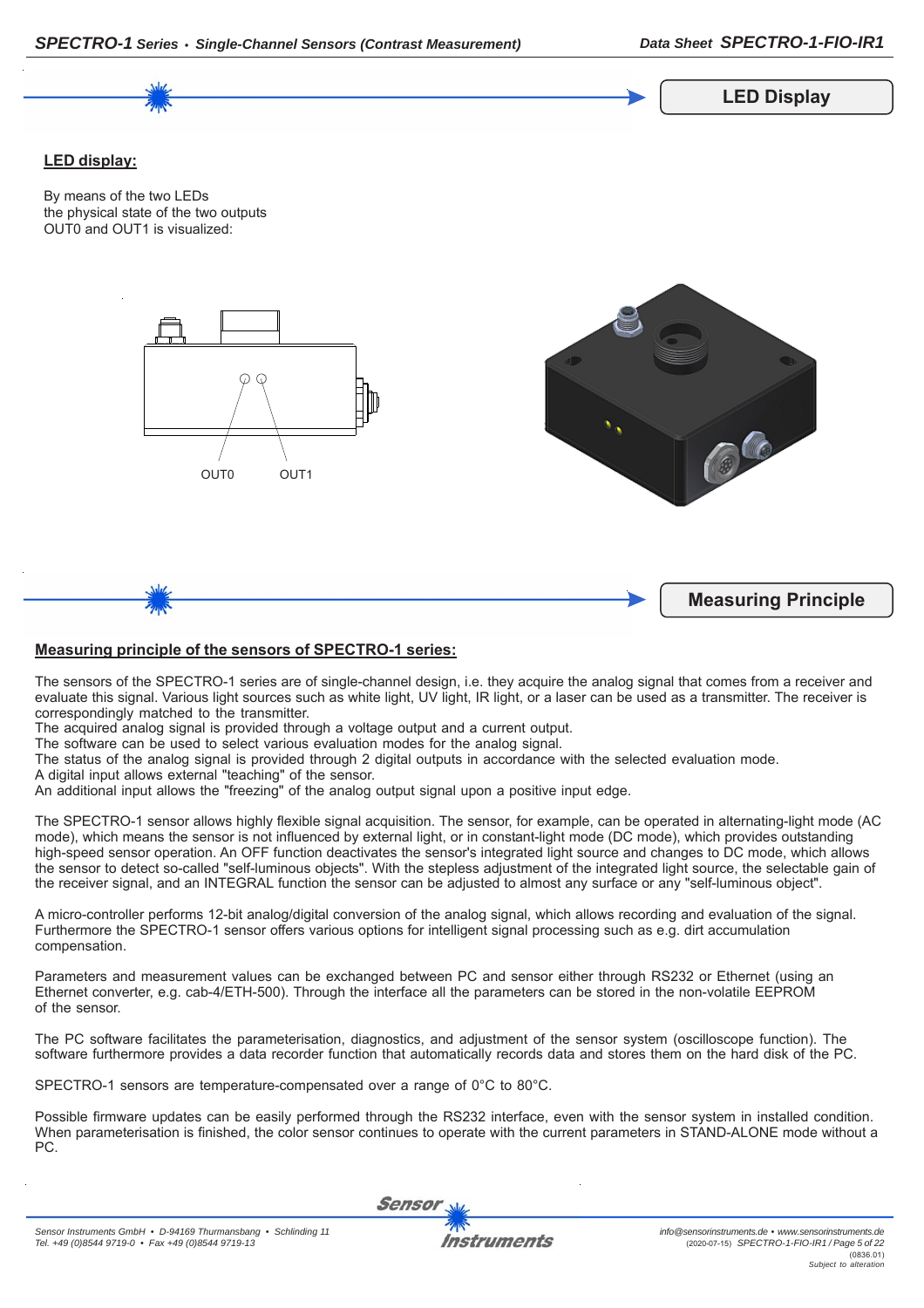

#### **Windows® user interface:**

*(The current software version is available for download on our website.)*



The PC software SPECTRO1-Scope facilitates the parameterization, the diagnosis, and the adjustment of the sensor system (oscilloscope function). Moreover, the software features a data recorder function that allows the automatic recording of recorded data and the saving of those at the hard disk of the PC.

Parameters and measurement values can be exchanged between PC and sensor either through RS232 or Ethernet (using an Ethernet converter). Through the interface all the parameters can be stored in the non-volatile EEPROM of the sensor.



The SCOPE tab visualises an oscilloscope.

CLOSE

 $128$ 

 $\left| \cdot \right|$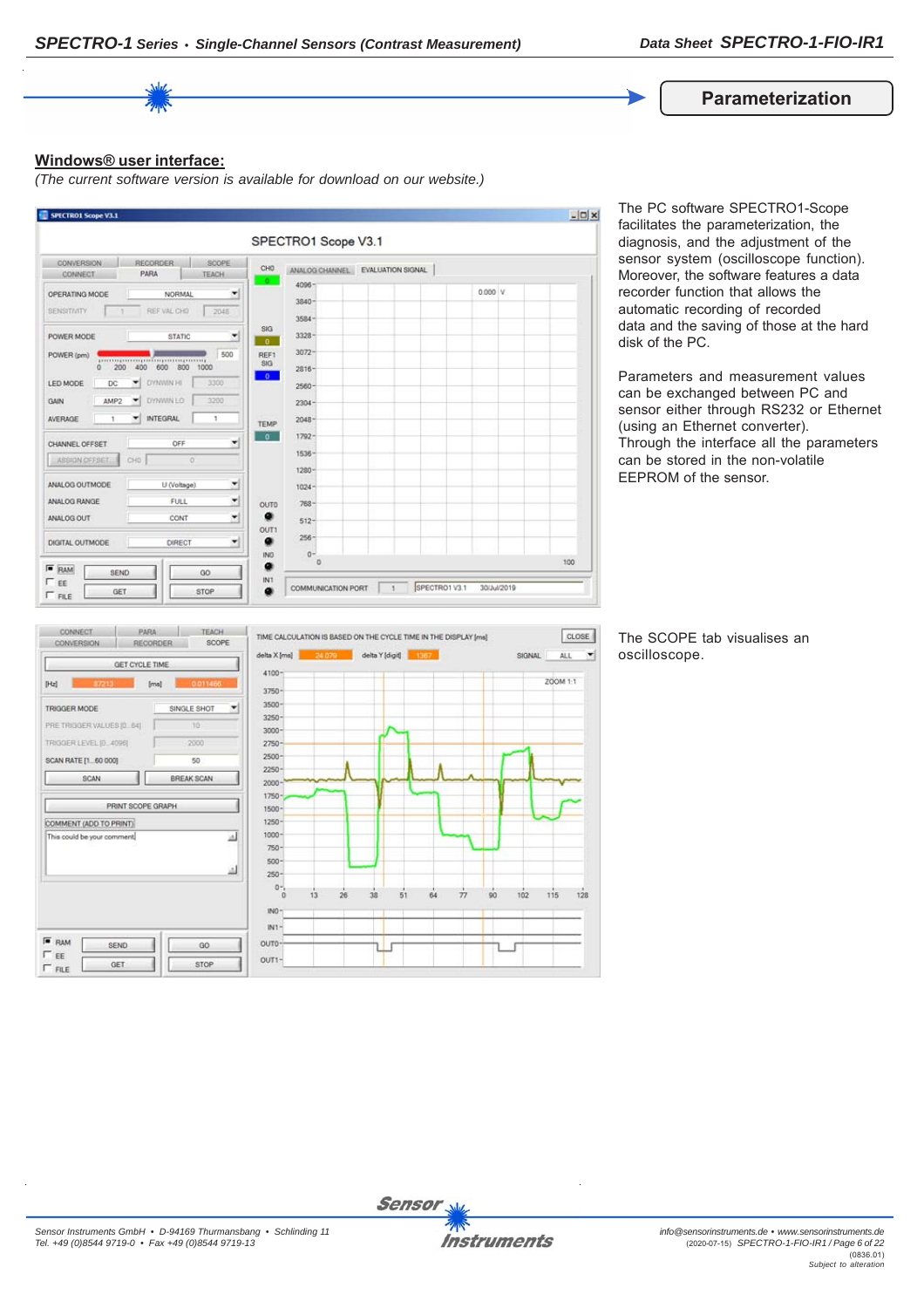

# Firmware update by means of the software "FirmwareLoader":

| <b>FIRMWARE LOADER V1.1</b>                                                | $ \Box$<br>×                    |  |
|----------------------------------------------------------------------------|---------------------------------|--|
| <b>ESTABLISH CONNECTION</b>                                                |                                 |  |
| <b>BAUDRATE</b><br>SELECT COMPORT [1256]                                   | <b>TRY TO CONNECT</b><br>115200 |  |
| <b>FIRMWARE UPDATE</b>                                                     |                                 |  |
| <b>READ FIRMWARE FROM DISK</b>                                             | <b>CLEAR WINDOW</b>             |  |
| <b>ARM FIRMWARE LOADER</b>                                                 | <b>DISARM FIRMWARE LOADER</b>   |  |
| IT IS STRONGLY RECOMMENDED TO UPDATE THE FIRMWARE ACCORDING TO THE MANUAL! |                                 |  |
| SPECTRO3 V4.0<br>RT May 09 2012                                            |                                 |  |
|                                                                            |                                 |  |
|                                                                            |                                 |  |
|                                                                            |                                 |  |
|                                                                            |                                 |  |
|                                                                            |                                 |  |
|                                                                            |                                 |  |
|                                                                            |                                 |  |
|                                                                            |                                 |  |
|                                                                            |                                 |  |
|                                                                            |                                 |  |
|                                                                            |                                 |  |
| <b>CREATE EEPROM BACKUP</b>                                                |                                 |  |
| READ EEPROM DATA FROM SENSOR                                               | SAVE EEPROM DATA TO SENSOR      |  |
| EEPROM TRANSFER FILE d:\BackupFiles\EEPROM_Backup 1131.dat                 |                                 |  |

The software "Firmware Loader" allows the user to perform an automatic firmware update. The update will be carried out through the RS232 interface.

An initialisation file (xxx.ini) and a firmware file (xxx.elf.S) are required for performing a firmware update. These files can be obtained from your supplier. In some cases an additional firmware file for the program memory (xxx.elf.p.S) is also needed, and this file will be automatically provided together with the other two files.





**Sensor**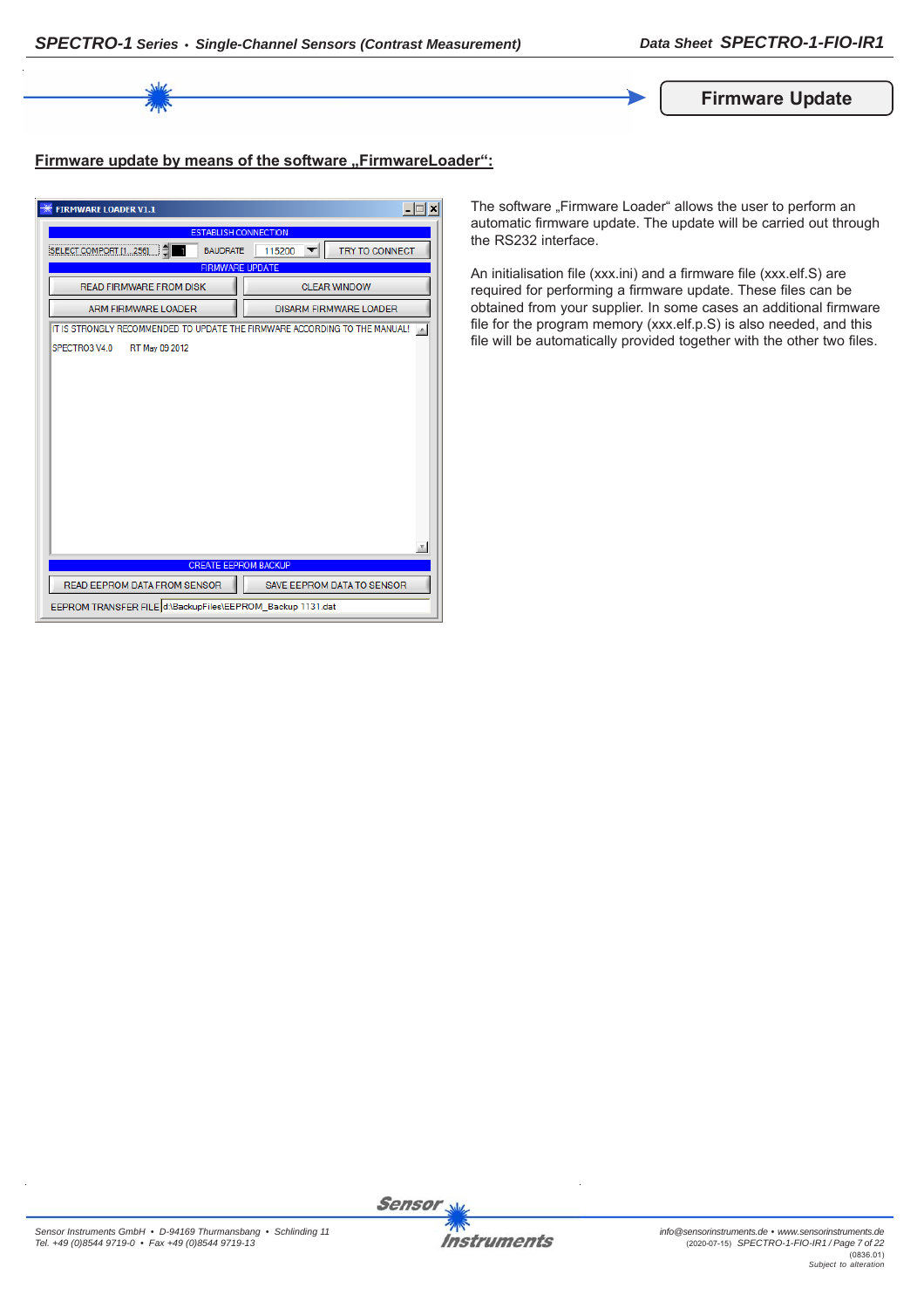

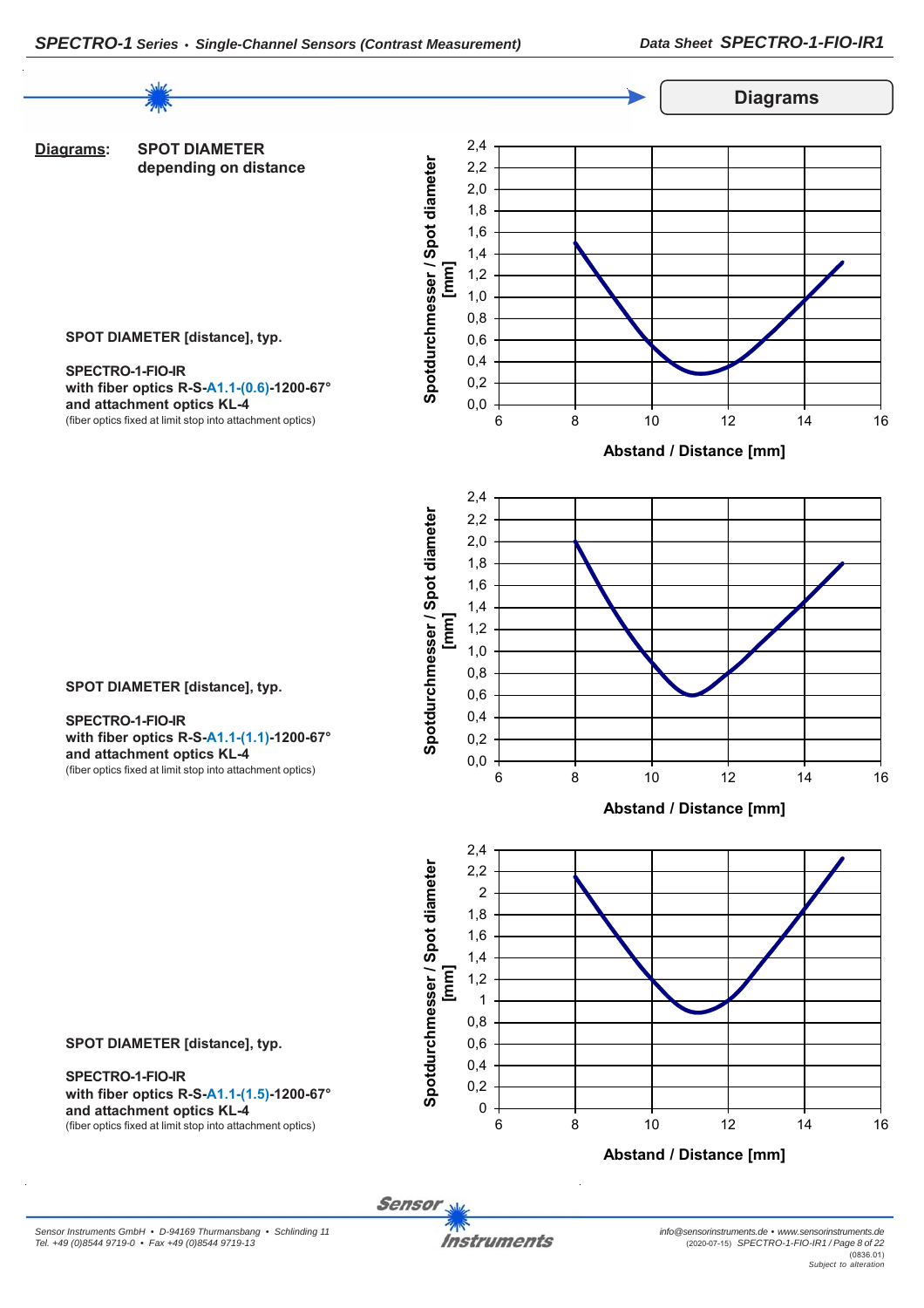

**Diagrams**

# **SPECTRO-1-FIO-IR**







**SPECTRO-1-FIO-IR with fiber optics R-S-A2.0-(2.5)-1200-67°**

**SPOT DIAMETER [distance], typ.**

**and attachment optics KL-3**

(fiber optics is inner stop fixed to attachment optics)



**SPECTRO-1-FIO-IR with fiber optics R-S-A2.0-(2.5)-1200-67° and attachment optics KL-M18-A2.0** (fiber optics is inner stop fixed to attachment optics)

Sensor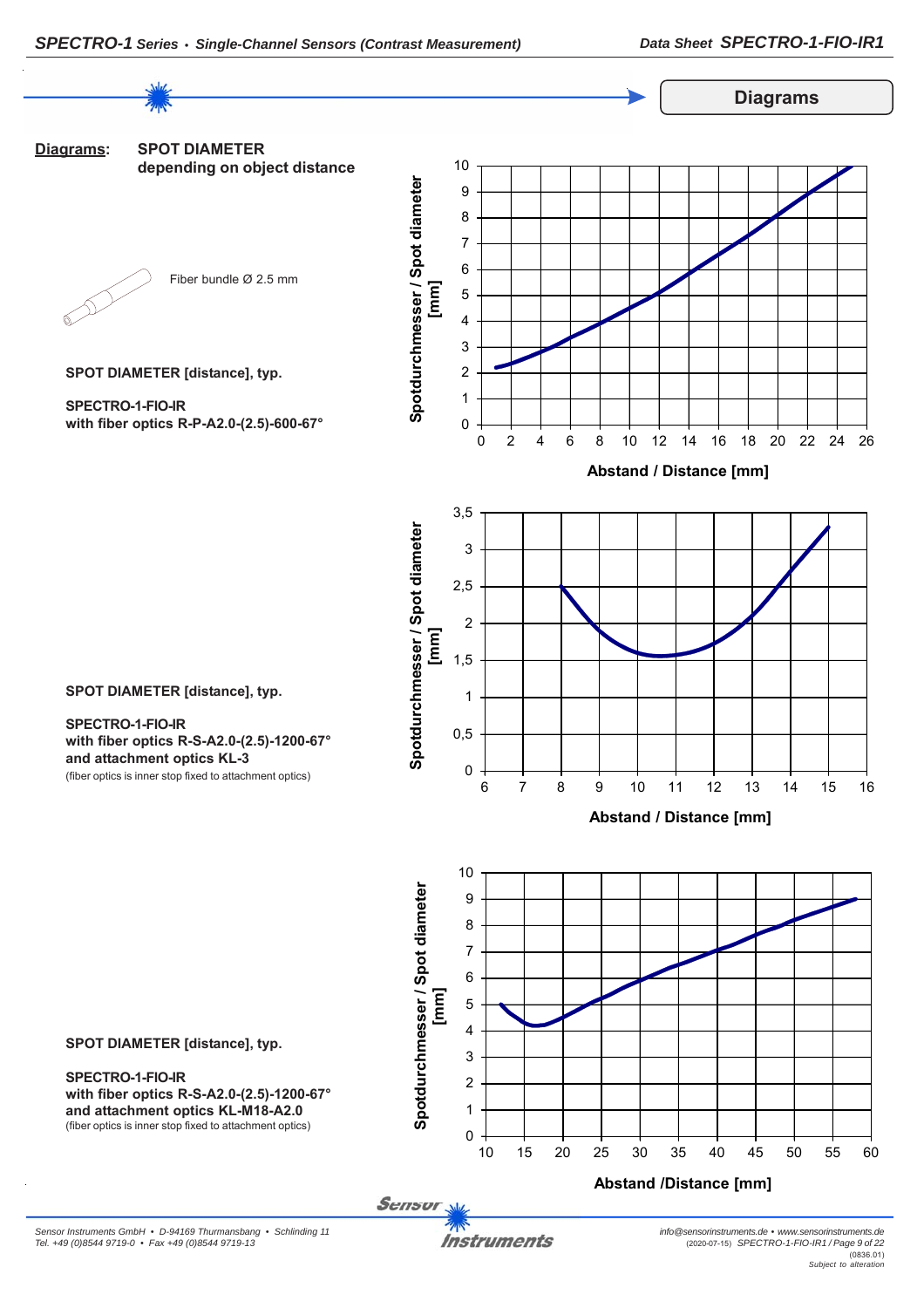

*Sensor Instruments GmbH • D-94169 Thurmansbang • Schlinding 11 Tel. +49 (0)8544 9719-0 • Fax +49 (0)8544 9719-13*

**Instruments**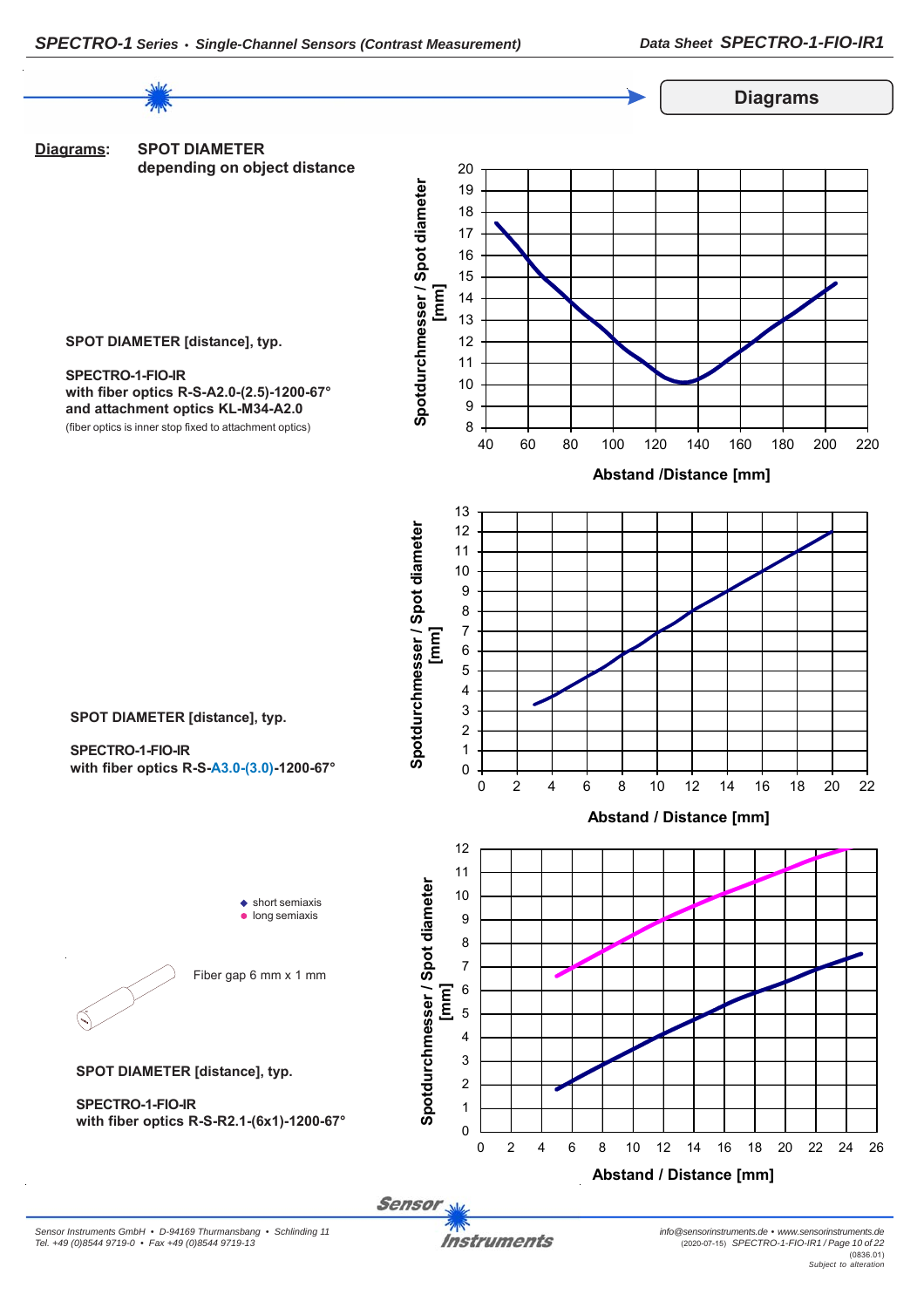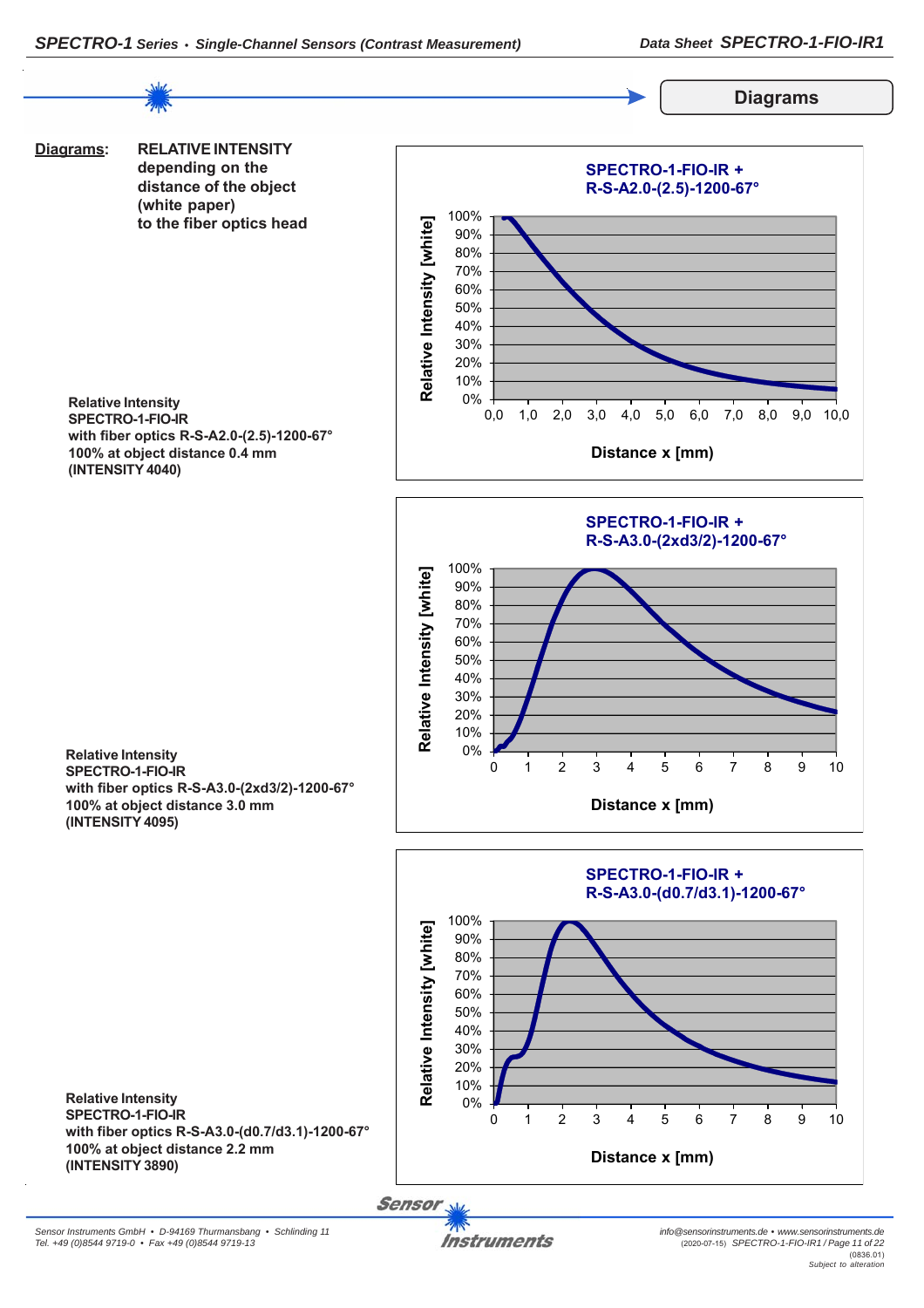

#### **Field of use of optical fibers of FIO Series:**

Optical fibers offer solutions for difficult tasks in optoelectronis. They can be used universally and allow flexible applications.

#### **Advantages:**

- Highest quality
- Selection from different fiber types
- Thermal stability
- Great variety of available standard sensor heads
- Various attachment optics available
- Special designs

Available special fiber optics (for use with external light source ELS-IRL-FIO):

**R-S-A1.1-(1.5)-1200-Y-67°/67° R-S-A2.0-(2.5)-1200-Y-67°/67° R-S-A3.0-(3.0)-1200-Y-67°/67° R-S-R1.1-(3x0.5)-1200-Y-67°/67° R-S-R2.1-(6x1)-1200-Y-67°/67°**

#### **Characteristics:**

Light-conducting glass fibers are optical components that allow the transmission of light through any curved path based on the principle of total reflection.

The individual fiber is composed of high-break core glass and low-break cladding glass. The light beams entering the core glass within the critical angle are guided through the fiber by way of reflection at the core/cladding contact surfaces (step index fiber). The highly flexible optical fibers are made of bundled individual glass fibers. The ends are each glued into a sensor head and a connector. The faces are optically polished. For protection against mechanical, chemical, or thermal destruction the optical fibers are provided with a corresponding protective sheath.

#### **Order Code:**







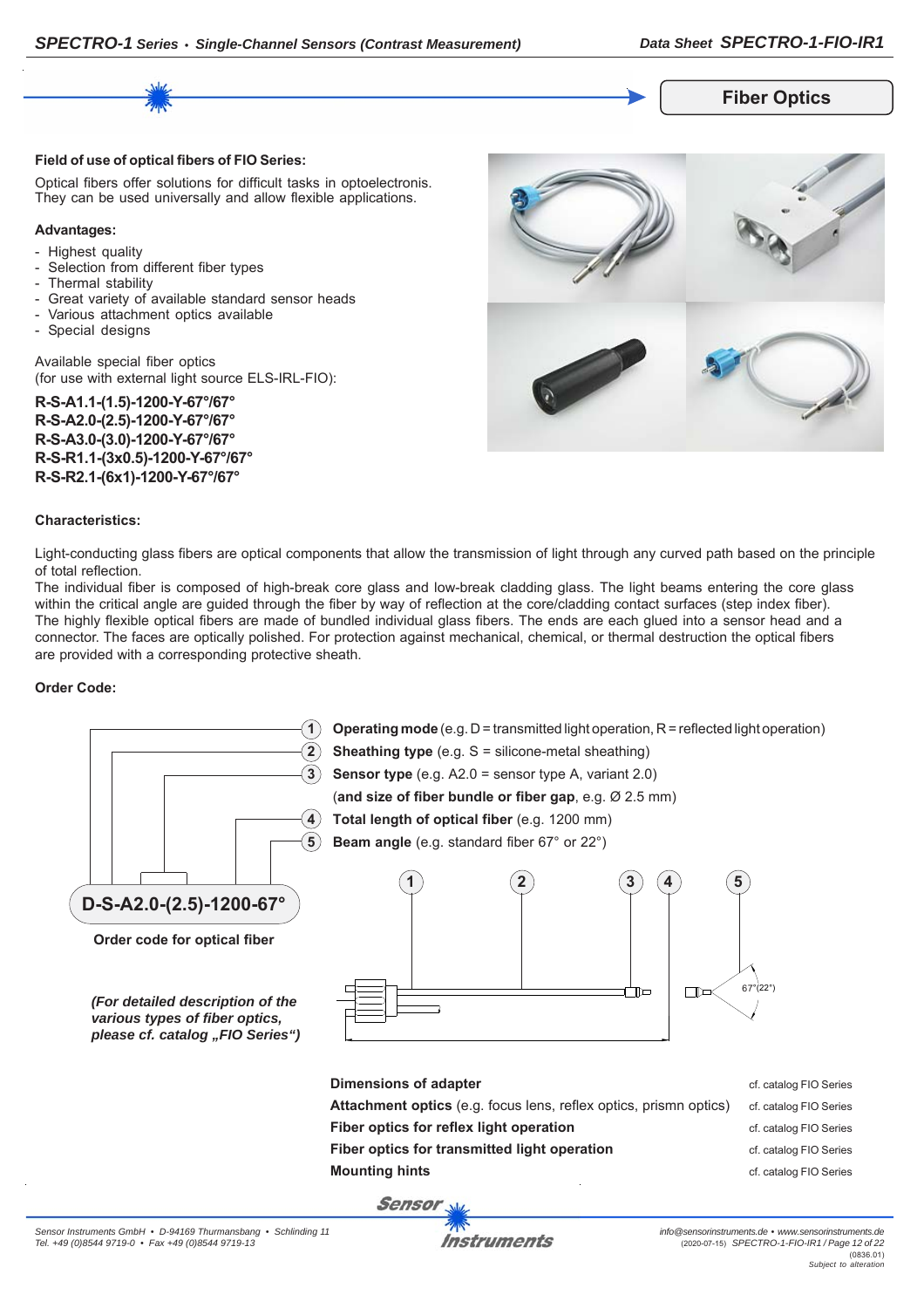

*Instruments* 

*Sensor Instruments GmbH • D-94169 Thurmansbang • Schlinding 11 Tel. +49 (0)8544 9719-0 • Fax +49 (0)8544 9719-13*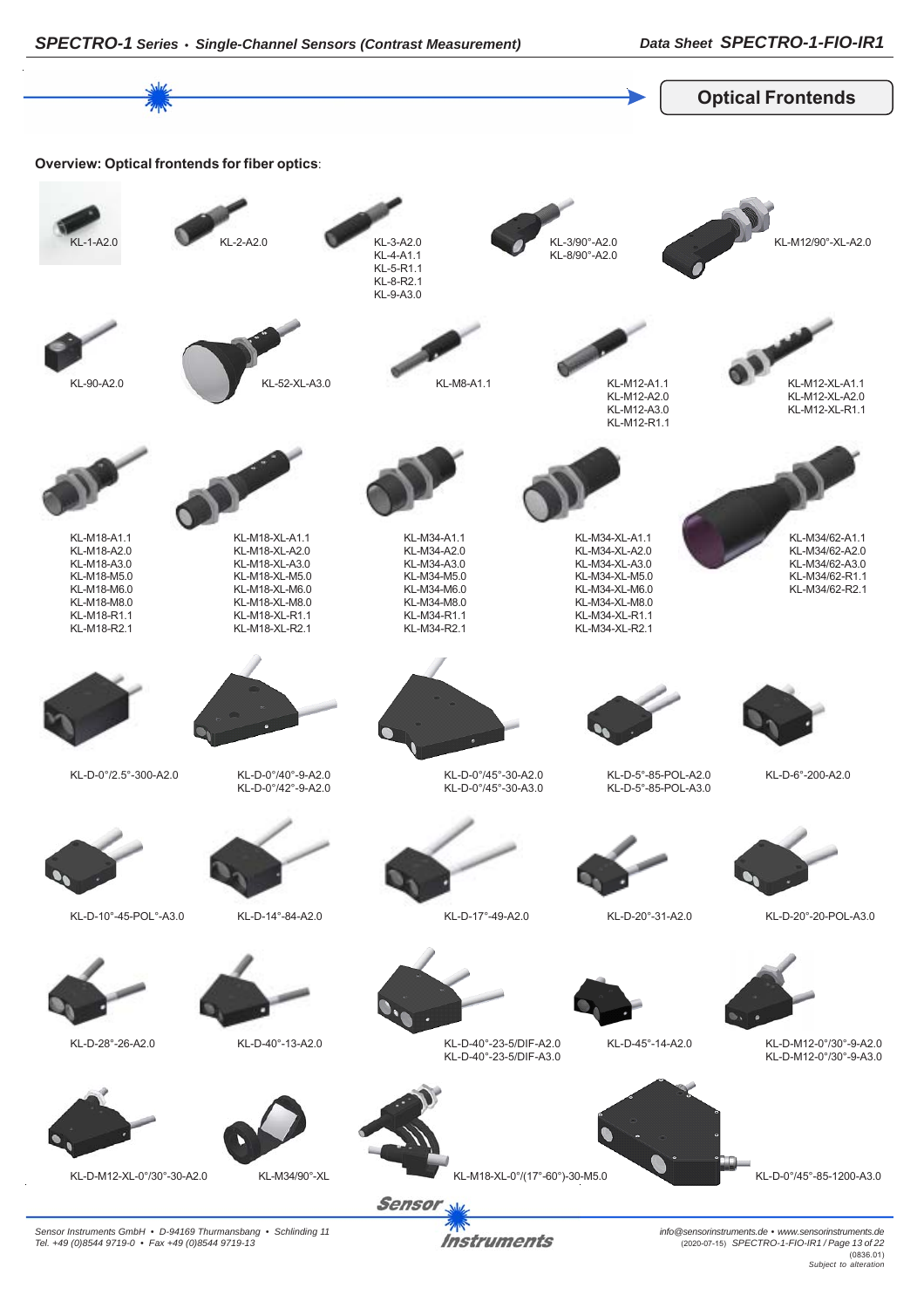**Optical Frontends**

### **Optical frontends for reflected light or transmitted light fiber optics:**

| Part number:                                             | Suitable for fiber optics type:<br>$(R, T = reflected light, D = transmitted light)$ | <b>Characteristics:</b>                                                      |
|----------------------------------------------------------|--------------------------------------------------------------------------------------|------------------------------------------------------------------------------|
| KL-1-A2.0 (2 pcs. necessary)                             | D-S-A2.0-(2.5)--67° or 22°                                                           | Transmitter/receiver distance typ. 50 mm  200 mm                             |
| KL-2-A2.0                                                | R-S-A2.0-(2.5)--67° or 22°                                                           | Transmitter/receiver distance max. 300 mm, beam divergency $\pm 7.5^{\circ}$ |
| KL-2-A2.0 (2 pcs. necessary)                             | D-S-A2.0-(2.5)--67° or 22°                                                           | Transmitter/receiver distance max. 300 mm, beam divergency ± 7,5°            |
| KL-3-A2.0                                                | R-S-A2.0-(2.5)--67° or 22°                                                           | Working distance typ. 10 mm  20 mm                                           |
| KL-D-3/30-R/D-A2.0                                       | R/D-S-A2.0-(2.5)-1200-67° Special version*                                           | Working distance typ. 30 mm                                                  |
| KL-4-A1.1                                                | $R-S-A1.1-(0.6)$ --67° or 22°                                                        | Working distance typ. 10 mm  15 mm                                           |
| KL-4-A1.1                                                | R-S-A1.1-(1.1)--67° or 22°                                                           | Working distance typ. 10 mm  15 mm                                           |
| KL-4-A1.1                                                | R-S-A1.1-(1.5)--67° or 22°                                                           | Working distance typ. 10 mm  15 mm                                           |
| KL-5-R1.1                                                | R-S-R1.1-(3x0.5)--67° or 22°                                                         | Working distance typ. 8 mm  20 mm                                            |
| KL-8-R2.1                                                | R-S-R2.1-(6x1)--67° or 22°                                                           | Working distance typ. 8 mm  25 mm                                            |
| KL-8-N-R2.1                                              | R-S-R2.1-(6x1)--67° or 22°                                                           | Working distance typ. 8 mm  25 mm with guide slot (adjustment aid)           |
| KL-8/90°-R2.1                                            | R-S-R2.1-(6x1)--67° or 22°                                                           | Working distance typ. 8 mm  25 mm                                            |
| KL-9-A3.0                                                | R-S-A3.0-(3.0)--67° or 22°                                                           | Working distance typ. 8 mm  25 mm                                            |
| KL-90-A2.0 (2 pcs. necessary) D-S-A2.0-(2.5)--67° or 22° |                                                                                      | Working distance typ. 20 mm  100 mm prismatic optics                         |
| KL-52-XL-A3.0                                            | R-S-A3.0-(3.0)--67°                                                                  | Optics diameter 52 mm                                                        |
| KL-M8-A1.1                                               | $R-S-A1.1-(1.5)$ --67°                                                               | Working distance typ. 8 mm  20 mm                                            |
| KL-M12-A1.1                                              | $R-S-A1.1-(1.5)$ --67°                                                               | Working distance typ. 8 mm  40 mm                                            |
| KL-M12-A2.0                                              | $R-S-A2.0-(2.5)--67^{\circ}$                                                         | Working distance typ. 8 mm  40 mm                                            |
| KL-M12-A3.0                                              | $R-S-A3.0-(3.0)$ --67°                                                               | Working distance typ. 8 mm  40 mm                                            |
| KL-M12-R1.1                                              | R-S-R1.1-(3x0.5)--67°                                                                | Working distance typ. 8 mm  40 mm                                            |
| KL-M12-XL-A1.1                                           | $R-S-A1.1-(1.5)$ --67°                                                               | Working distance typ. 10 mm  100 mm                                          |
| KL-M12-XL-A2.0                                           | $R-S-A2.0-(2.5)--67^{\circ}$                                                         | Working distance typ. 10 mm  100 mm                                          |
| KL-M12/90°-XL-A2.0                                       | $R-S-A2.0-(2.5)--67^{\circ}$                                                         | Working distance typ. 10 mm  100 mm                                          |
| KL-M12-XL-R1.1                                           | R-S-R1.1-(3x0.5)--67°                                                                | Working distance typ. 10 mm  100 mm                                          |
| KL-M18-A1.1                                              | $R-S-A1.1-(1.5)$ --67°                                                               | Working distance typ. 20 mm  60 mm                                           |
| KL-M18-A2.0                                              | R-S-A2.0-(2.5)--67°                                                                  | Working distance typ. 20 mm  60 mm                                           |
| KL-M18-A3.0                                              | R-S-A3.0-(3.0)--67°                                                                  | Working distance typ. 20 mm  60 mm                                           |
| KL-M18-M5.0                                              | T-S-M5.0-(5.0)--67° Special version*                                                 | Working distance typ. 20 mm  60 mm                                           |
| KL-M18-M6.0                                              | T-S-M6.0-(6.0)--67° Special version*                                                 | Working distance typ. 20 mm  60 mm                                           |
| KL-M18-M8.0                                              | T-S-M8.0-(8.0)--67° Special version*                                                 | Working distance typ. 20 mm  60 mm                                           |
| KL-M18-R1.1                                              | R-S-R1.1-(3x0.5)--67°                                                                | Working distance typ. 20 mm  60 mm                                           |
| KL-M18-R2.1                                              | R-S-R2.1-(6x1)--67°                                                                  | Working distance typ. 20 mm  60 mm                                           |
| KL-M18-XL-A1.1                                           | R-S-A1.1-(1.5)--67°                                                                  | Working distance typ. 10 mm  200 mm                                          |
| KL-M18-XL-A2.0                                           | R-S-A2.0-(2.5)--67°                                                                  | Working distance typ. 10 mm  200 mm                                          |
| KL-M18-XL-A3.0                                           | R-S-A3.0-(3.0)--67°                                                                  | Working distance typ. 10 mm  200 mm                                          |
| KL-M18-XL-M5.0                                           | T-S-M5.0-(5.0)--67° Special version*                                                 | Working distance typ. 10 mm  200 mm                                          |
| KL-M18-XL-M6.0                                           | T-S-M6.0-(6.0)--67° Special version*                                                 | Working distance typ. 10 mm  200 mm                                          |
| KL-M18-XL-M8.0                                           | T-S-M8.0-(8.0)--67° Special version*                                                 | Working distance typ. 10 mm  200 mm                                          |
| KL-M18-XL-R1.1                                           | R-S-R1.1-(3x0.5)--67°                                                                | Working distance typ. 10 mm  200 mm                                          |
| KL-M18-XL-R2.1                                           | R-S-R2.1-(6x1)--67°                                                                  | Working distance typ. 10 mm  200 mm                                          |

KL-M18-XL--0°/(17°-60°)-30-M5.0 2x T-S-M5.0-(5.0)-...-67° *Special version\** Angle between the two fiber optics is adjustable from 17° to 60°

#### \**Special version*:

*Version is different to the standard version (e.g. no standard fiber adapter) and therefore is suitable only for certain sensors or applications*

**Sensor**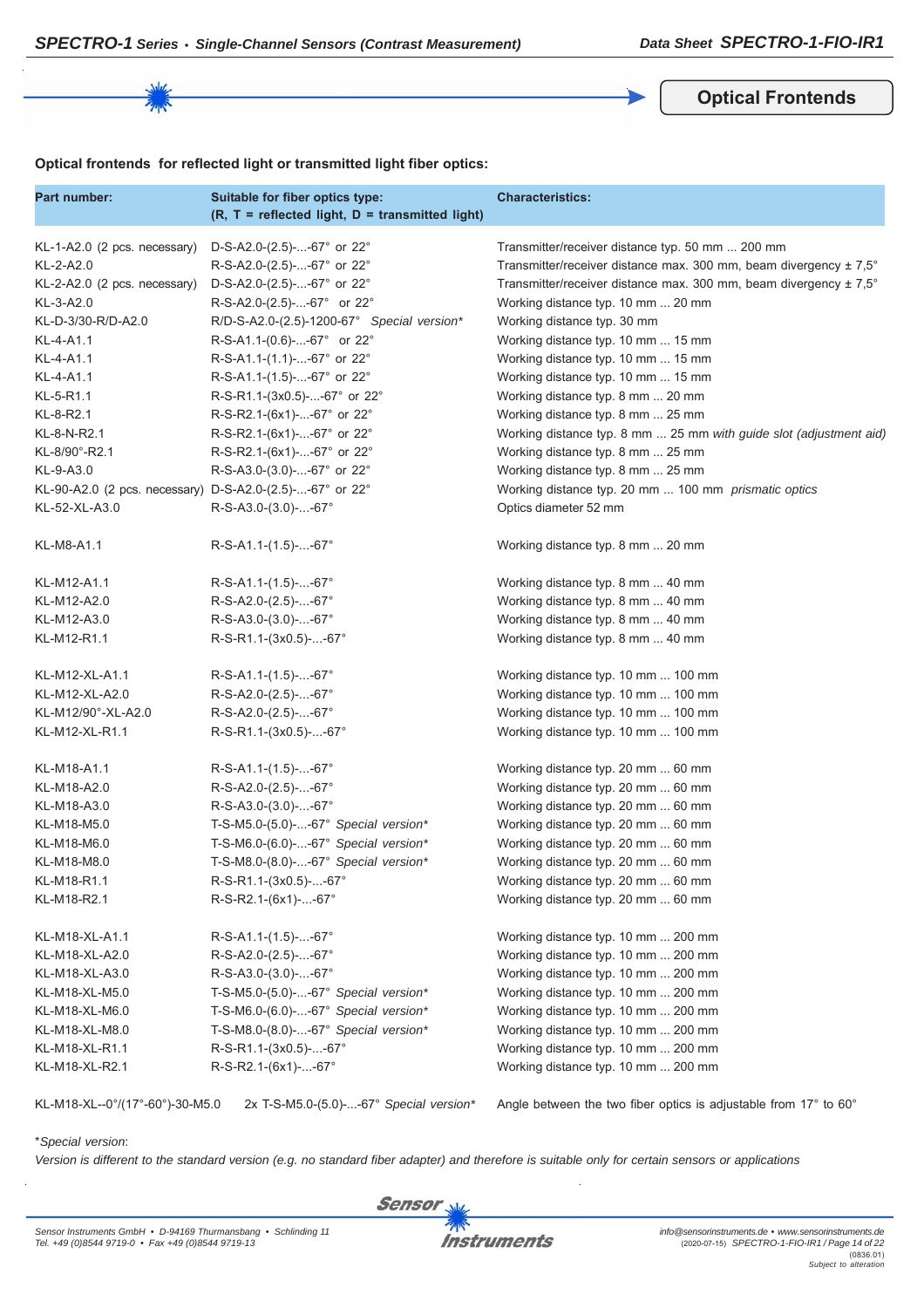**Optical Frontends**

| Part number:               | Suitable for fiber optics type:<br>$(R, T = reflected light, D = transmitted light)$ | <b>Characteristics:</b>                                          |
|----------------------------|--------------------------------------------------------------------------------------|------------------------------------------------------------------|
| KL-M34-A1.1                | $R-S-A1.1-(1.5)$ --67°                                                               | Working distance typ. 100 mm  250 mm                             |
| KL-M34-A2.0                | $R-S-A2.0-(2.5)--67^{\circ}$                                                         | Working distance typ. 100 mm  250 mm                             |
| KL-M34-A3.0                | $R-S-A3.0-(3.0)$ --67°                                                               | Working distance typ. 100 mm  250 mm                             |
| KL-M34-M5.0                | T-S-M5.0-(5.0)--67° Special version*                                                 | Working distance typ. 100 mm  250 mm                             |
| KL-M34-M6.0                | T-S-M6.0-(6.0)--67° Special version*                                                 | Working distance typ. 100 mm  250 mm                             |
| KL-M34-M8.0                | T-S-M8.0-(8.0)--67° Special version*                                                 | Working distance typ. 100 mm  250 mm                             |
| KL-M34-R1.1                | R-S-R1.1-(3x0.5)--67°                                                                | Working distance typ. 100 mm  250 mm                             |
| KL-M34-R2.1                | R-S-R2.1-(6x1)--67°                                                                  | Working distance typ. 100 mm  250 mm                             |
| KL-M34-XL-A1.1             | $R-S-A1.1-(1.5)$ --67°                                                               | Working distance typ. 50 mm  400 mm                              |
| KL-M34-XL-A2.0             | $R-S-A2.0-(2.5)--67^{\circ}$                                                         | Working distance typ. 50 mm  400 mm                              |
| KL-M34-XL-A3.0             | $R-S-A3.0-(3.0)$ --67°                                                               | Working distance typ. 50 mm  400 mm                              |
| KL-M34-XL-M5.0             | T-S-M5.0-(5.0)--67° Special version*                                                 | Working distance typ. 50 mm  400 mm                              |
| KL-M34-XL-M6.0             | T-S-M6.0-(6.0)--67° Special version*                                                 | Working distance typ. 50 mm  400 mm                              |
| KL-M34-XL-M8.0             | T-S-M8.0-(8.0)--67° Special version*                                                 | Working distance typ. 50 mm  400 mm                              |
| KL-M34-XL-(M25x1.5)-M8.0   | T-S-M8.0-(8.0)--67° Special version*                                                 | as above but with cable screw fitting M25x1.5                    |
| KL-M34-XL-R1.1             | R-S-R1.1-(3x0.5)--67°                                                                | Working distance typ. 50 mm  400 mm                              |
| KL-M34-XL-R2.1             | R-S-R2.1-(6x1)--67°                                                                  | Working distance typ. 50 mm  400 mm                              |
| KL-M34/62-A1.1             | $R-S-A1.1-(1.5)$ --67°                                                               | Working distance typ. 80 mm  200 mm                              |
| KL-M34/62-A2.0             | $R-S-A2.0-(2.5)--67^{\circ}$                                                         | Working distance typ. 80 mm  200 mm                              |
| KL-M34/62-A3.0             | $R-S-A3.0-(3.0)$ --67°                                                               | Working distance typ. 80 mm  200 mm                              |
| KL-M34/62-R1.1             | R-S-R1.1-(3x0.5)--67°                                                                | Working distance typ. 80 mm  200 mm                              |
| KL-M34/62-R2.1             | R-S-R2.1-(6x1)--67°                                                                  | Working distance typ. 80 mm  200 mm                              |
| KL-D-0°/2.5°-300-A2.0      | $D-S-A2.0-(2.5)$ --67°                                                               | Working distance typ. 100 mm  500 mm                             |
| KL-D-0°/40°-9-A2.0         | D-S-A2.0-(2.5)--67°                                                                  | (to be supplemented)                                             |
| KL-D-0°/42°-9-A2.0         | $D-S-A2.0-(2.5)$ --67°                                                               | (to be supplemented)                                             |
| KL-D-0°/45°-30-A2.0        | $D-S-A2.0-(2.5)$ --67°                                                               | (to be supplemented)                                             |
| KL-D-0°/45°-30-A3.0        | $D-S-A3.0-(3.0)$ --67°                                                               | (to be supplemented)                                             |
| KL-D-5°-85-POL-A2.0        | D-S-A2.0-(2.5)--67°                                                                  | (to be supplemented)                                             |
| KL-D-5°-85-POL-A3.0        | $D-S-A3.0-(3.0)$ --67°                                                               | (to be supplemented)                                             |
| KL-D-6°-200-A2.0           | $D-S-A2.0-(2.5)$ --67°                                                               | Working distance typ. 100 mm  230 mm                             |
| KL-D-14°-84-A2.0           | $D-S-A2.0-(2.5)$ --67°                                                               | Working distance typ. 60 mm  120 mm                              |
| KL-D-14°-84-A2.0-T400      | D-S-A2.0-(2.5)-1200-67°-T400                                                         | Working distance typ. 60 mm  120 mm thermally stable up to 400°C |
| KL-D-17°-49-A2.0           | $D-S-A2.0-(2.5)$ --67°                                                               | Working distance typ. 30 mm  80 mm                               |
| KL-D-20°-31-A2.0           | $D-S-A2.0-(2.5)--67°$                                                                | Working distance typ. 10 mm  50 mm                               |
| KL-D-28°-26-A2.0           | D-S-A2.0-(2.5)--67°                                                                  | Working distance typ. 20 mm  50 mm                               |
| KL-D-28°-26-KG2-A2.0       | D-S-A2.0-(2.5)--67°                                                                  | Working distance typ. 20 mm  50 mm                               |
| KL-D-30°-23-A2.0           | D-S-A2.0-(2.5)--67°                                                                  | Working distance typ. 20 mm  30 mm                               |
| KL-D-30°-23-KG2-A2.0       | D-S-A2.0-(2.5)--67°                                                                  | Working distance typ. 20 mm  30 mm                               |
| KL-D-40°-13-A2.0           | D-S-A2.0-(2.5)--67°                                                                  | Working distance typ. 15 mm  25 mm                               |
| KL-D-40°-23-5/DIF-A2.0     | D-S-A2.0-(2.5)--67°                                                                  | (to be supplemented)                                             |
| KL-D-40°-23-5/DIF-A3.0     | $D-S-A3.0-(3.0)$ --67°                                                               | (to be supplemented)                                             |
| KL-D-45°-14-A2.0           | D-S-A2.0-(2.5)--67°                                                                  | (to be supplemented)                                             |
| KL-D-M12-0°/30°-9-A2.0     | D-S-A2.0-(2.5)--67°                                                                  | (to be supplemented)                                             |
| KL-D-M12-0°/30°-9-A3.0     | D-S-A3.0-(3.0)--67°                                                                  | (to be supplemented)                                             |
| KL-D-M12-XL-0°/30°-30-A2.0 | D-S-A2.0-30°/30-A2.0 Special version*                                                | Working distance typ. 10 mm  100 mm                              |

\**Special version*:

*Version is different to the standard version (e.g. no standard fiber adapter) and therefore is suitable only for certain sensors or applications*



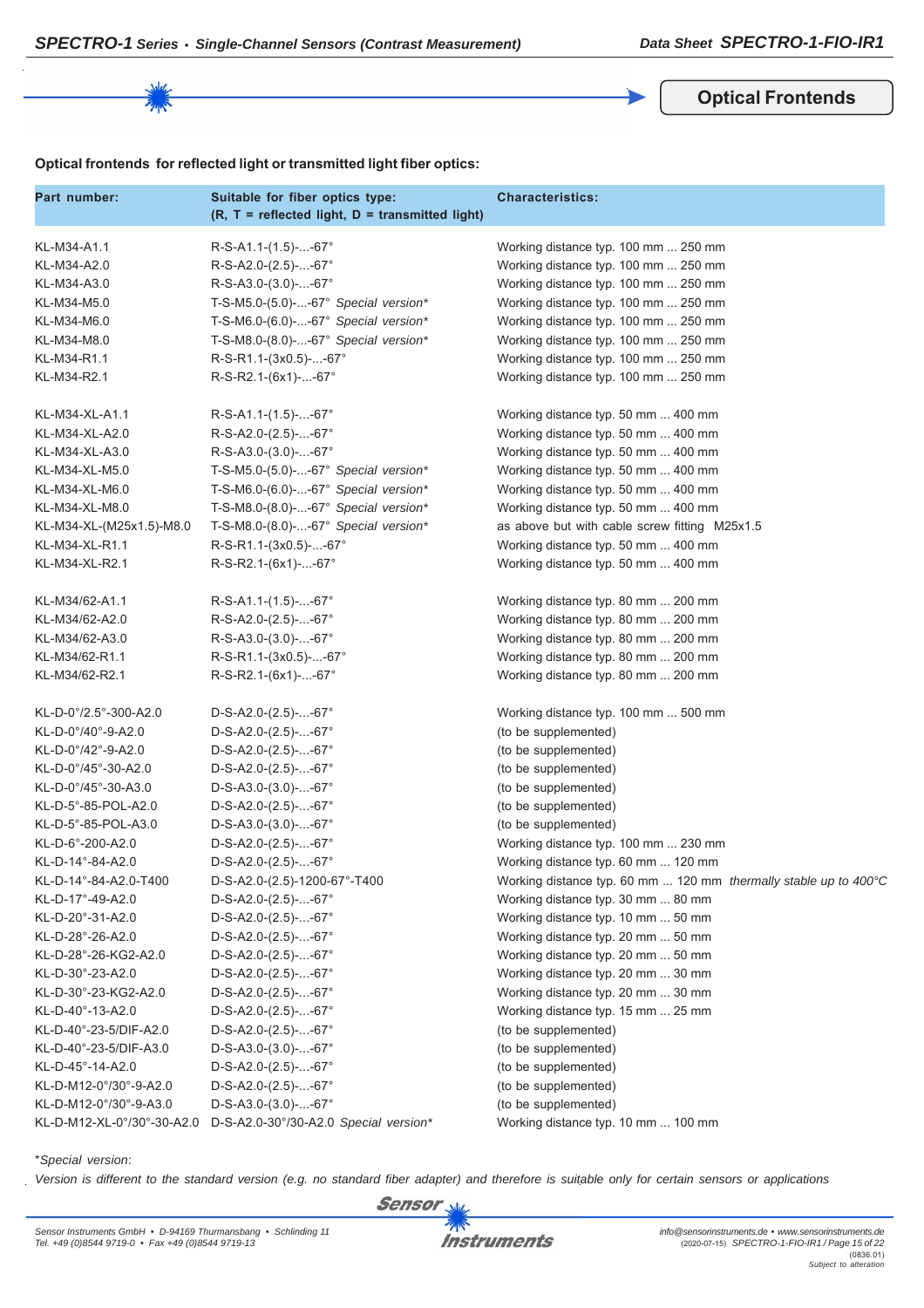**Optical Frontends**

#### **Optical frontends for reflected light fiber optics in Y-shape (67°/67°, for use with an external light source):**

| Part number:   | Suitablefor fiber optics type:<br>$(R = reflected light)$ | <b>Characteristics:</b>          |  |
|----------------|-----------------------------------------------------------|----------------------------------|--|
|                |                                                           |                                  |  |
| KL-3-A2.0      | R-S-A2.0-(2.5)-1200-Y-67°/67°                             | Working range typ. 10 mm  20 mm  |  |
| KL-4-A1.1      | R-S-A1.1-(1.5)-1200-Y-67°/67°                             | Working range typ. 10 mm  15 mm  |  |
| KL-5-R1.1      | R-S-R1.1-(3x0.5)-1200-Y-67°/67°                           | Working range typ. 8 mm  20 mm   |  |
| KL-8-R2.1      | R-S-R2.1-(6x1)-1200-Y-67°/67°                             | Working range typ. 8 mm  25 mm   |  |
| KL-9-A3.0      | R-S-A3.0-(3.0)-1200-Y-67°/67°                             | Working range typ. 8 mm  25 mm   |  |
| KL-M8-A1.1     | R-S-A1.1-(1.5)-1200-Y-67°/67°                             | Working range typ. 8 mm  20 mm   |  |
| KL-M12-A1.1    | R-S-A1.1-(1.5)-1200-Y-67°/67°                             | Working range typ. 8 mm  20 mm   |  |
| KL-M12-A2.0    | R-S-A2.0-(2.0)-1200-Y-67°/67°                             | Working range typ. 8 mm  20 mm   |  |
| KL-M12-A3.0    | R-S-A3.0-(3.0)-1200-Y-67°/67°                             | Working range typ. 8 mm  20 mm   |  |
| KL-M12-R1.1    | R-S-R1.1-(3x0.5)-1200-Y-67°/67°                           | Working range typ. 8 mm  20 mm   |  |
| KL-M12-XL-A1.1 | R-S-A1.1-(1.5)-1200-Y-67°/67°                             | Working range typ. 30 mm  200 mm |  |
| KL-M12-XL-A2.0 | R-S-A2.0-(2.0)-1200-Y-67°/67°                             | Working range typ. 30 mm  200 mm |  |
| KL-M12-XL-R1.1 | R-S-R1.1-(3x0.5)-1200-Y-67°/67°                           | Working range typ. 30 mm  200 mm |  |
| KL-M18-A1.1    | R-S-A1.1-(1.5)-1200-Y-67°/67°                             | Working range typ. 10 mm  60 mm  |  |
| KL-M18-A2.0    | R-S-A2.0-(2.0)-1200-Y-67°/67°                             | Working range typ. 10 mm  80 mm  |  |
| KL-M18-A3.0    | R-S-A3.0-(3.0)-1200-Y-67°/67°                             | Working range typ. 10 mm  80 mm  |  |
| KL-M18-R1.1    | R-S-R1.1-(3x0.5)-1200-Y-67°/67°                           | Working range typ. 10 mm  60 mm  |  |
| KL-M18-R2.1    | R-S-R2.1-(6x1)-1200-Y-67°/67°                             | Working range typ. 10 mm  80 mm  |  |
| KL-M18-XL-A1.1 | R-S-A1.1-(1.5)-1200-Y-67°/67°                             | Working range typ. 50 mm  300 mm |  |
| KL-M18-XL-A2.0 | R-S-A2.0-(2.0)-1200-Y-67°/67°                             | Working range typ. 50 mm  300 mm |  |
| KL-M18-XL-A3.0 | R-S-A3.0-(3.0)-1200-Y-67°/67°                             | Working range typ. 50 mm  300 mm |  |
| KL-M18-XL-R1.1 | R-S-R1.1-(3x0.5)-1200-Y-67°/67°                           | Working range typ. 50 mm  300 mm |  |
| KL-M18-XL-R2.1 | R-S-R2.1-(6x1)-1200-Y-67°/67°                             | Working range typ. 50 mm  300 mm |  |
| KL-M34-A1.1    | R-S-A1.1-(1.5)-1200-Y-67°/67°                             | Working range typ. 50 mm  200 mm |  |
| KL-M34-A2.0    | R-S-A2.0-(2.0)-1200-Y-67°/67°                             | Working range typ. 50 mm  250 mm |  |
| KL-M34-A3.0    | R-S-A3.0-(3.0)-1200-Y-67°/67°                             | Working range typ. 50 mm  300 mm |  |
| KL-M34-R1.1    | R-S-R1.1-(3x0.5)-1200-Y-67°/67°                           | Working range typ. 50 mm  200 mm |  |
| KL-M34-R2.1    | R-S-R2.1-(6x1)-1200-Y-67°/67°                             | Working range typ. 50 mm  300 mm |  |
| KL-M34/62-A1.1 | R-S-A1.1-(1.5)-1200-Y-67°/67°                             | Working range typ. 80 mm  200 mm |  |
| KL-M34/62-A2.0 | R-S-A2.0-(2.0)-1200-Y-67°/67°                             | Working range typ. 80 mm  200 mm |  |
| KL-M34/62-A3.0 | R-S-A3.0-(3.0)-1200-Y-67°/67°                             | Working range typ. 80 mm  200 mm |  |
| KL-M34/62-R1.1 | R-S-R1.1-(3x0.5)-1200-Y-67°/67°                           | Working range typ. 80 mm  200 mm |  |
| KL-M34/62-R2.1 | R-S-R2.1-(6x1)-1200-Y-67°/67°                             | Working range typ. 80 mm  200 mm |  |

Sensor<sub>N</sub>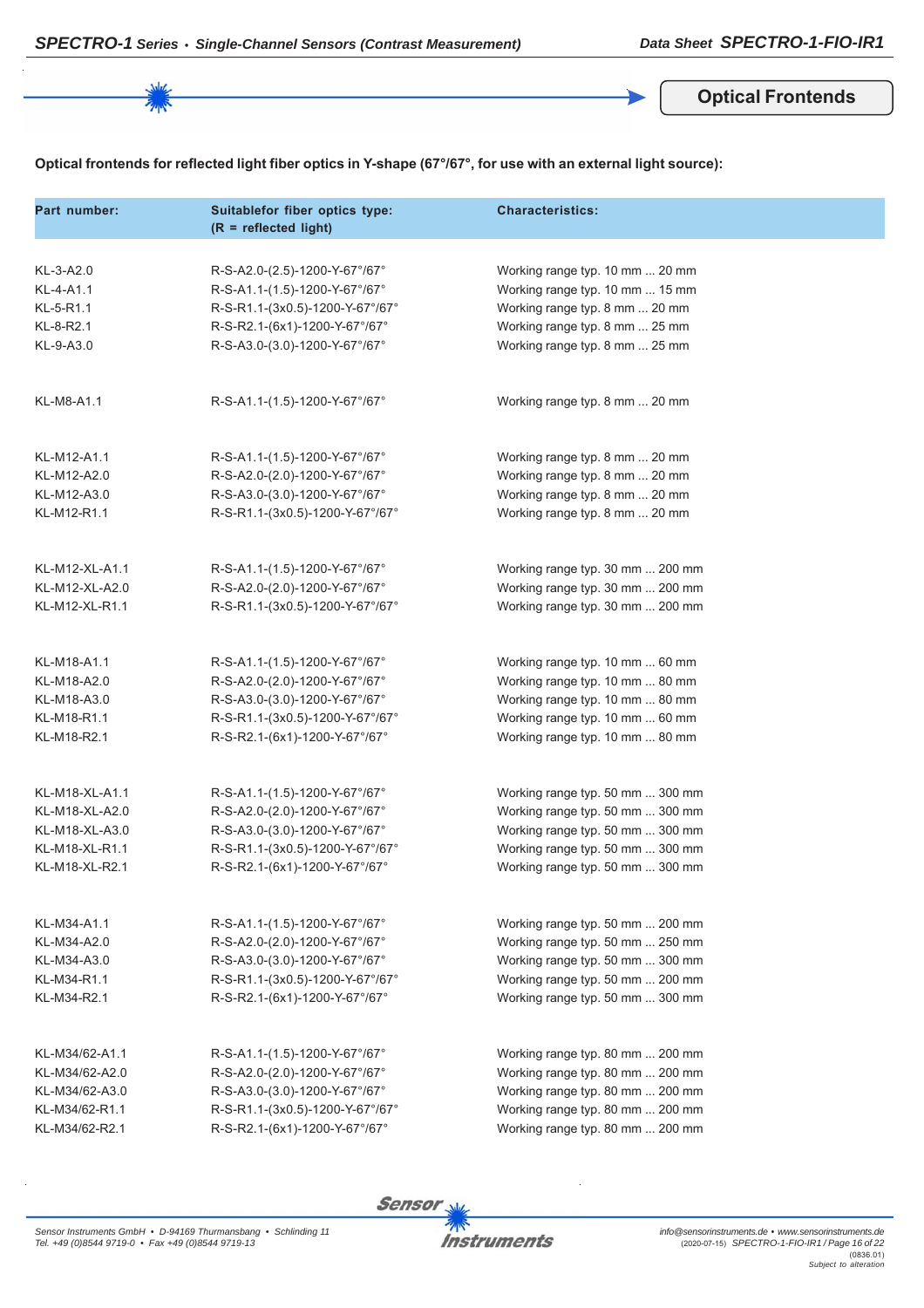**Fiber Optics Fixtures**

Mounting brackets (fixtures) for transmitted light fiber optics with sensor head type "A2.0", "A3.0", or "R2.1":

| Part number:                                                                   | Suitable for fiber optics type:<br>$(D = transmitted light)$                     | <b>Characteristics:</b>                                                                                                                                                                                 |
|--------------------------------------------------------------------------------|----------------------------------------------------------------------------------|---------------------------------------------------------------------------------------------------------------------------------------------------------------------------------------------------------|
| C-MOUNT-A2.0-180°-22/50<br>C-MOUNT-A2.0-180°-60/50<br>C-MOUNT-A2.0-180°-100/50 | $D-S-A2.0-(2.5)--67^{\circ}$<br>$D-S-A2.0-(2.5)$ --67°<br>$D-S-A2.0-(2.5)$ --67° | Transmitter/receiver distance 22 mm, fork width/depth: 50/50 mm<br>Transmitter/receiver distance 22 mm, fork width/depth: 60/50 mm<br>Transmitter/receiver distance 100 mm, fork width/depth: 100/50 mm |
| C-MOUNT-A3.0-180°-16/50<br>C-MOUNT-A3.0-180°-60/50<br>C-MOUNT-A3.0-180°-100/50 | $D-S-A3.0-(3.0)$ --67°<br>$D-S-A3.0-(3.0)$ --67°<br>$D-S-A3.0-(3.0)$ --67°       | Transmitter/receiver distance 16 mm, fork width/depth: 50/50 mm<br>Transmitter/receiver distance 60 mm, fork width/depth: 94/50 mm<br>Transmitter/receiver distance 100 mm, fork width/depth: 100/50 mm |
| MOUNT-A2.0-170°-5                                                              | $D-S-A2.0-(2.5)$ --67°                                                           | Angle of incidence 85° to the vertical in a distance of 5 mm to the object,<br>gloss control of extremely rough surfaces                                                                                |
| MOUNT-A3.0-170°-5                                                              | $D-S-A3.0-(3.0)$ --67°                                                           | Angle of incidence 85° to the vertical in a distance of 5 mm to the object,<br>gloss control of extremely rough surfaces                                                                                |
| MOUNT-A2.0-150°-10                                                             | $D-S-A2.0-(2.5)$ --67°                                                           | Angle of incidence 75° to the vertical in a distance of 10 mm to the object,<br>gloss control of rough surfaces                                                                                         |
| MOUNT-A3.0-150°-10                                                             | $D-S-A3.0-(3.0)$ --67°                                                           | Angle of incidence 75° to the vertical in a distance of 10 mm to the object,<br>gloss control of rough surfaces                                                                                         |
| MOUNT-A2.0-120°-12                                                             | $D-S-A2.0-(2.5)$ --67°                                                           | Angle of incidence 60° to the vertical in a distance of 12 mm to the object,<br>gloss control of matt to light glossy surfaces                                                                          |
| MOUNT-A3.0-120°-12                                                             | $D-S-A3.0-(3.0)$ --67°                                                           | Angle of incidence 60° to the vertical in a distance of 12 mm to the object,<br>gloss control of matt to light glossy surfaces                                                                          |
| MOUNT-R1.1-120°-12                                                             | D-S-R1.1-(3x0.5)--67°                                                            | Angle of incidence 60° to the vertical in a distance of 12 mm to the object,<br>gloss control of matt to light glossy surfaces                                                                          |
| MOUNT-R2.1-120°-12                                                             | $D-S-R2.1-(6x1)$ --67°                                                           | Angle of incidence 60° to the vertical in a distance of 12 mm to the object,<br>gloss control of matt to light glossy surfaces                                                                          |
| MOUNT-A2.0-90°-15                                                              | $D-S-A2.0-(2.5)$ --67°                                                           | Angle of incidence 45° to the vertical in a distance of 15 mm to the object,<br>gloss control of matt to glossy surfaces                                                                                |
| MOUNT-A3.0-90°-15                                                              | $D-S-A3.0-(3.0)$ --67°                                                           | Angle of incidence 45° to the vertical in a distance of 15 mm to the object,<br>gloss control of matt to glossy surfaces                                                                                |
| MOUNT-A2.0-40°-20                                                              | $D-S-A2.0-(2.5)$ --67°                                                           | Angle of incidence 20° to the vertical in a distance of 20 mm to the object,<br>gloss control of very glossy surfaces                                                                                   |
| MOUNT-A3.0-40°-20                                                              | $D-S-A3.0-(3.0)$ --67°                                                           | Angle of incidence 20° to the vertical in a distance of 20 mm to the object,<br>gloss control of very glossy surfaces                                                                                   |



*Sensor Instruments GmbH • D-94169 Thurmansbang • Schlinding 11 Tel. +49 (0)8544 9719-0 • Fax +49 (0)8544 9719-13*

**Instruments** 

*info@sensorinstruments.de • www.sensorinstruments.de* (2020-07-15) *SPECTRO-1-FIO-IR1 / Page 17 of 22* (0836.01) *Subject to alteration*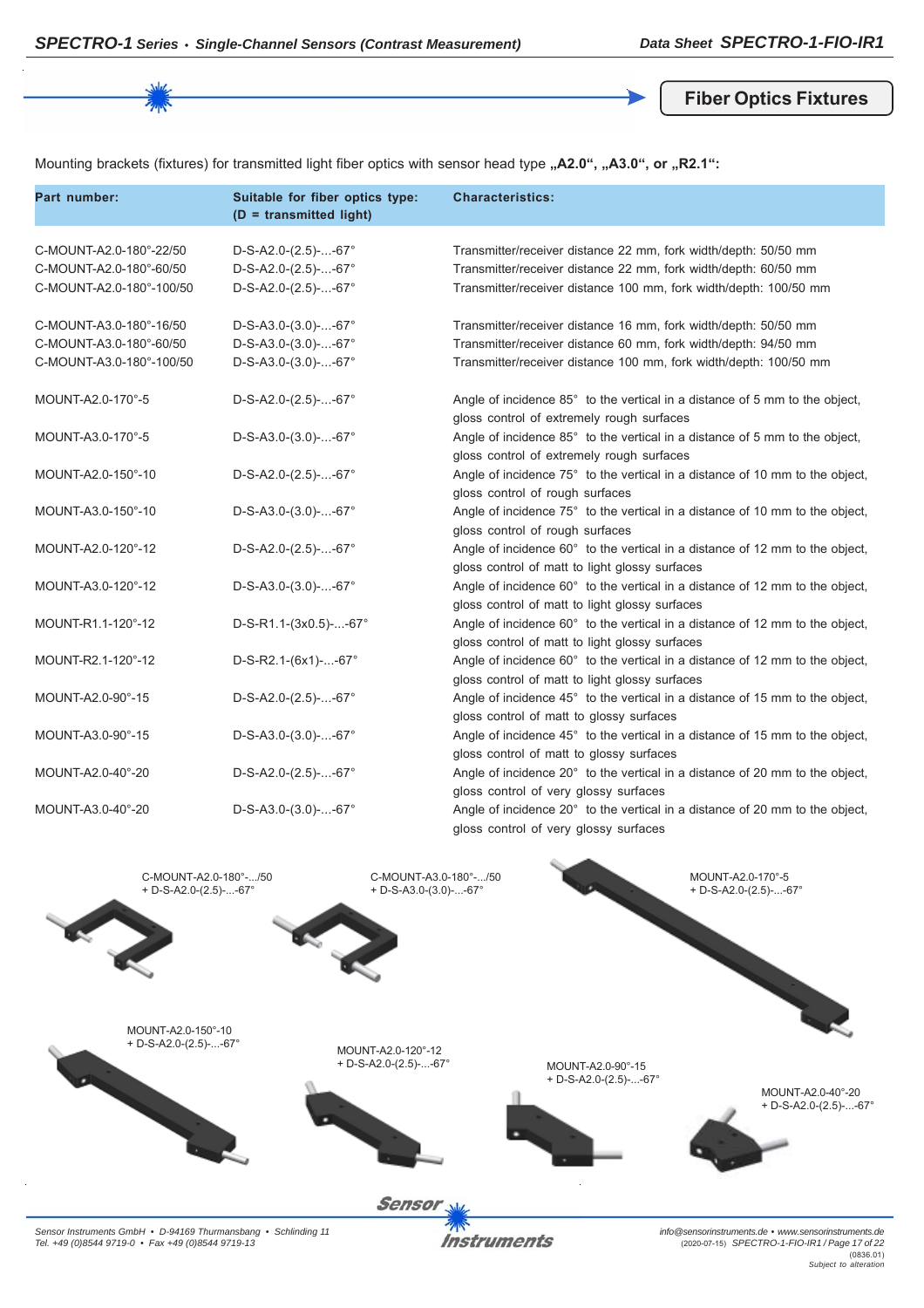**Fiber Optics Fixtures**

Mounting brackets (fixtures) for transmitted light fiber optics with sensor head type "Q...." (cross-section converter):

| Part number:          | Suitable for fiber optics type: Characteristics:<br>$(D =$ transmitted light) |                                                                                      |
|-----------------------|-------------------------------------------------------------------------------|--------------------------------------------------------------------------------------|
| C-MOUNT-Q1-180°-50/50 | $D-S-Q1-(5x0.5)$ --67°                                                        | Width of measuring range: 5 mm, transmitter/receiver distance: 50 mm,                |
|                       |                                                                               | distance beginning of measurement range (inner side) to inner edge of housing: 50 mm |
| C-MOUNT-Q2-180°-50/50 | $D-S-Q2-(10x0.3)$ --67°                                                       | Width of measuring range: 10 mm, transmitter/receiver distance: 50 mm,               |
|                       |                                                                               | distance beginning of measurement range (inner side) to inner edge of housing: 50 mm |
| C-MOUNT-Q3-180°-50/50 | $D-S-Q3-(18x0.3)$ --67°                                                       | Width of measuring range: 18 mm, transmitter/receiver distance: 50 mm,               |
|                       |                                                                               | distance beginning of measurement range (inner side) to inner edge of housing: 50 mm |
| C-MOUNT-Q4-180°-50/50 | $D-S-Q4-(28x0.2)$ --67°                                                       | Width of measuring range: 28 mm, transmitter/receiver distance: 50 mm,               |
|                       |                                                                               | distance beginning of measurement range (inner side) to inner edge of housing: 50 mm |
| C-MOUNT-Q5-180°-50/50 | D-S-Q5-(38x0.15)--67°                                                         | Width of measuring range: 38 mm, transmitter/receiver distance: 50 mm,               |
|                       |                                                                               | distance beginning of measurement range (inner side) to inner edge of housing: 50 mm |
| C-MOUNT-Q6-180°-50/50 | D-S-Q6-(48x0.15)--67°                                                         | Width of measuring range: 48 mm, transmitter/receiver distance: 50 mm,               |
|                       |                                                                               | distance beginning of measurement range (inner side) to inner edge of housing: 50 mm |



C-MOUNT-Q1-180°-50/50 + D-S-Q1-(5x0.5)-...-67°



C-MOUNT-Q4-180°-50/50 + D-S-Q4-(28x0.2)-...-67°



C-MOUNT-Q2-180°-50/50 + D-S-Q2-(10x0.3)-...-67°



C-MOUNT-Q5-180°-50/50 + D-S-Q5-(38x0.15)-...-67°

C-MOUNT-Q6-180°-50/50 + D-S-Q6-(48x0.15)-...-67°



C-MOUNT-Q3-180°-50/50  $+$  D-S-Q3-(18x0.3)-...-67°





Sensor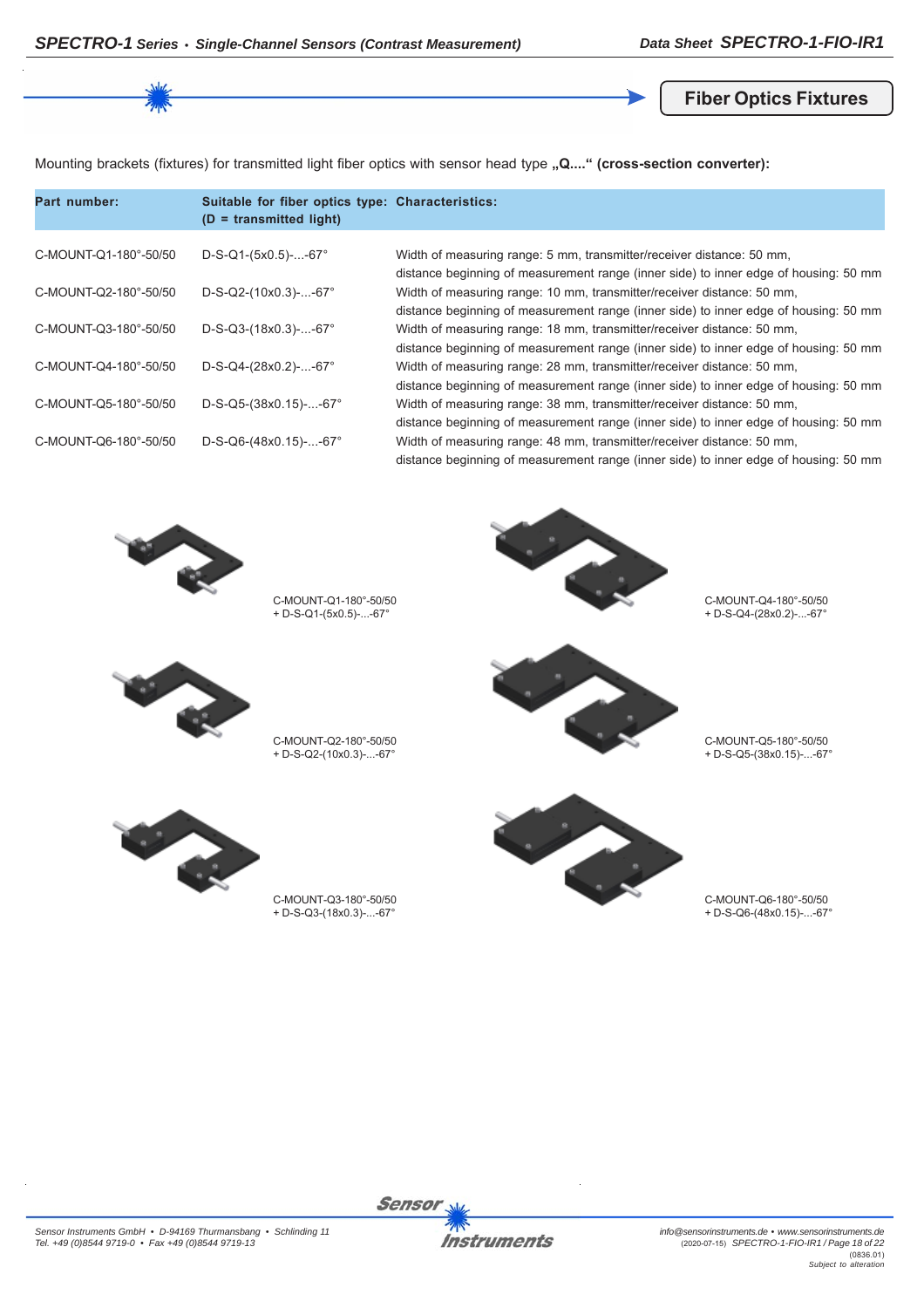



All dimensions in mm

Sensor

**Instruments**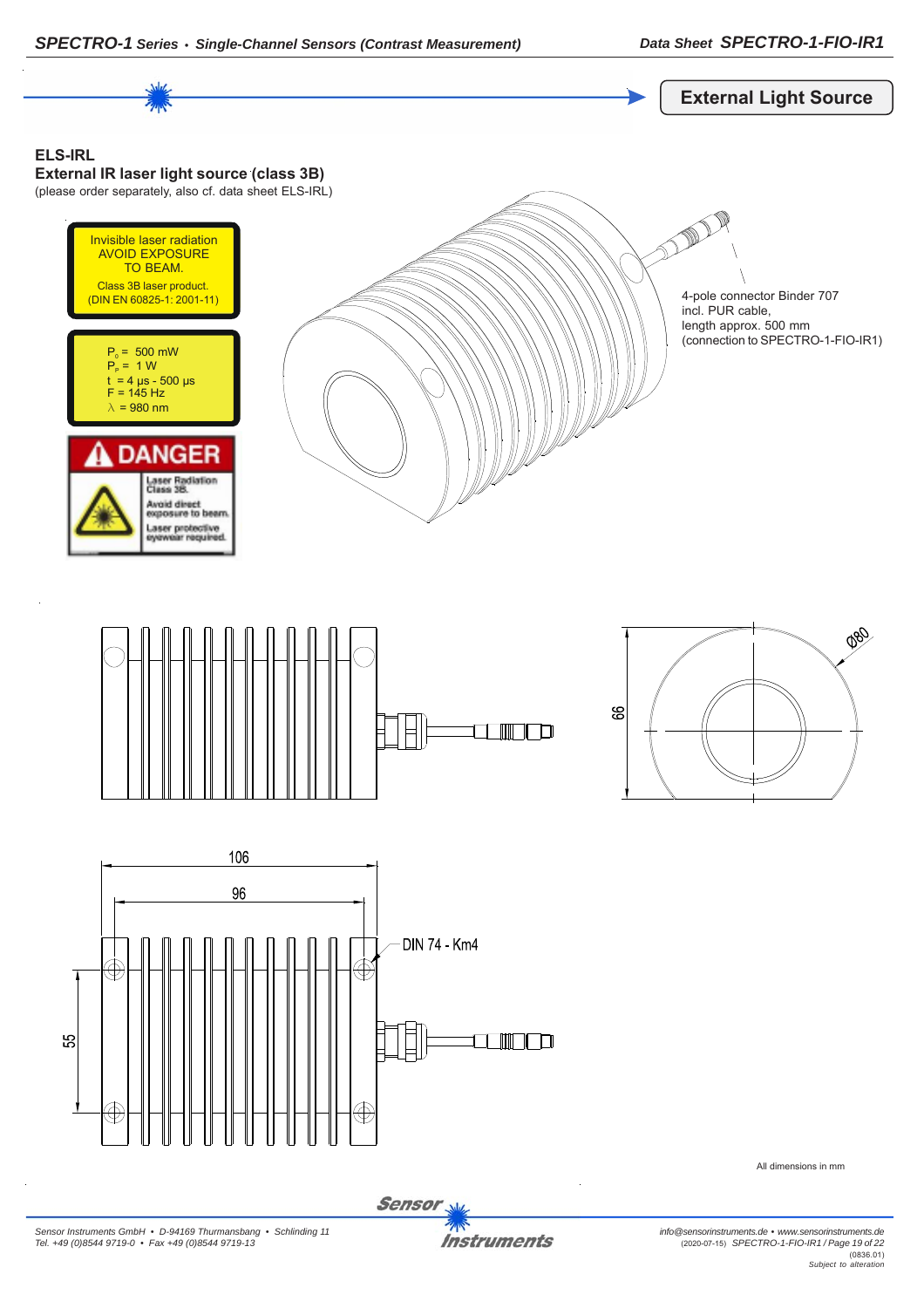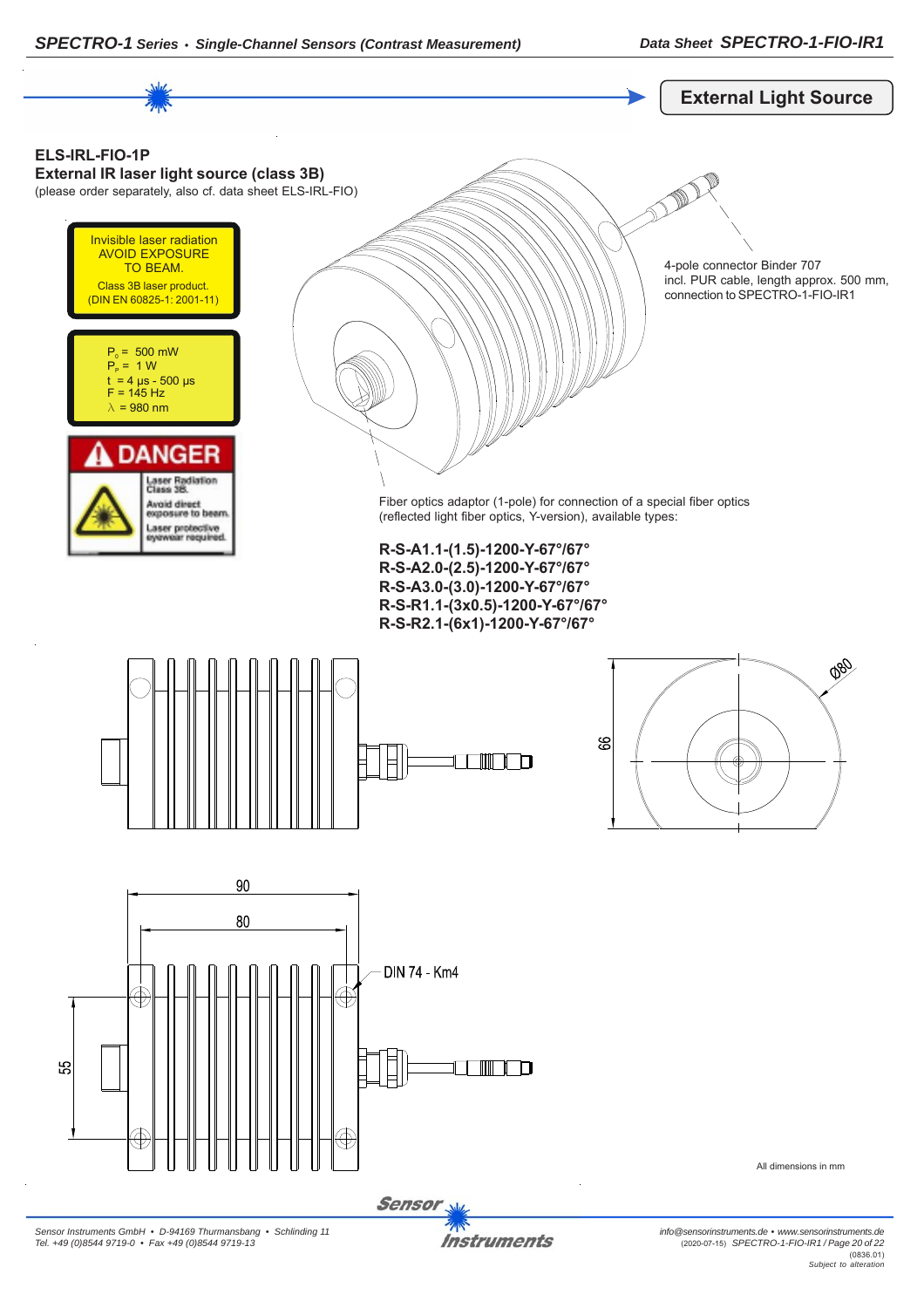